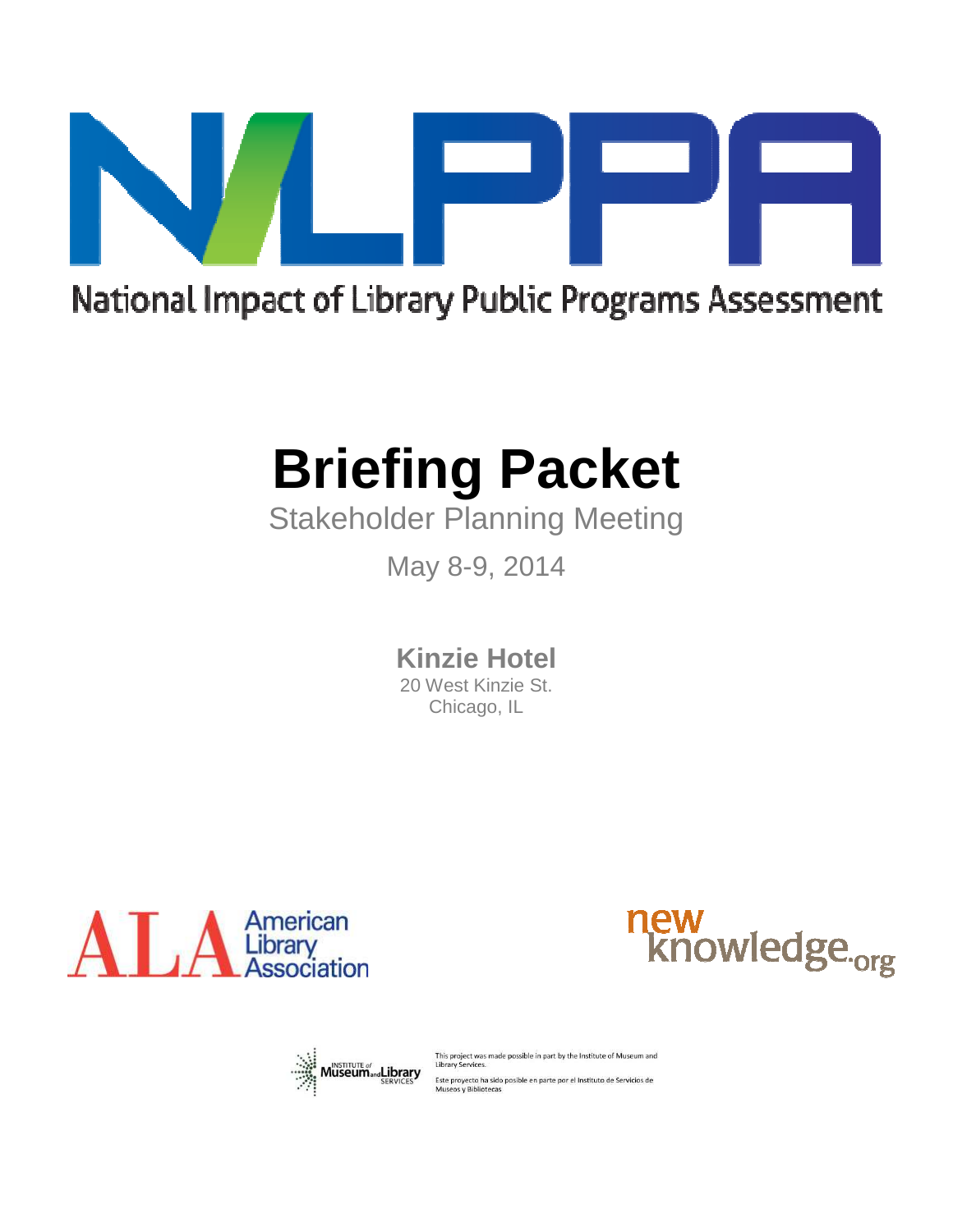## **Developing a Research Framework: A Briefing Paper Overview**

The American Library Association (ALA) Public Programs Office (PPO) has received grant funding from the Institute of Museum and Library Services (IMLS) to shape the direction of a comprehensive research agenda and implementation plan to study the outcomes of library public programming on a national level. Once implemented, the research framework designed through this assessment will evaluate the impact of programming initiatives, identify successes, models and best practices, and define new opportunities and directions for the field.

The primary goal of the assessment and planning phase (referred to as "NILPPA") is to determine the approach to research that will ensure that all library stakeholders will have the breadth of information they need to make policy and investment decisions that leverage the infrastructure and expertise of libraries in the area of public programming. To that end, secondary goals include: to examine trends emerging from recent studies; to shape a general framework and common language for describing public programming in libraries; to identify gaps in current knowledge and practice, and to develop the research strategy to serve the field.

An initial stakeholder meeting in Philadelphia (January 24, 2014) reviewed the current history of library programs, identified research needs, opportunities, and challenges, and began to outline the central components of a research agenda. Workshop participants sought to answer key questions, such as: What individuals or groups experience the impacts of public programming? What outcomes should libraries expect to achieve with target audiences? What are core elements or principles of program design that are critical to achieving those outcomes? What impact do public programs have on a library's identity and the perception of the nations' libraries? What are the goals and objectives that guide public programming in libraries? Download the full report here:

http://www.ala.org/programming/sites/ala.org.programming/files/content/Philadelphia%20Summary%20Report%20201 4%2004%2018\_Final.pdf.

The workshop participants acknowledged that changes in society are influencing the nature of public programming. These changes include growth in intergenerational learning, self-directed learning, increasing attention to the needs of diverse multicultural communities, community relationships, the scaling back of financial resources in social and cultural services, technology-aided learning, and the ubiquity of on-demand online resources. The workshop conversation recognized the important role libraries serve filling gaps in the education system and strengthening the social fabric of their communities through enriched learning opportunities. It identified the current nature of public programming in libraries while also drawing from current literature and expertise on learning, evaluation, and research.

This briefing document serves as an introduction to key issues that will be explored by the stakeholders attending the Chicago NILPPA meeting (May 8-9, 2014). The Chicago workshop will engage participants in small workgroup discussions that seek to articulate the field's research/evaluation needs and prioritize the critical research questions that should be addressed by a national audience. The workgroups will strive to clarify critical research questions, give them priority, and outline the steps necessary to move the agenda from conception to implementation. This briefing paper includes sections conceptualizing the challenge (identifying what we know and where we are headed) and outlines possible methodological considerations and approaches to be further discussed during the workshop.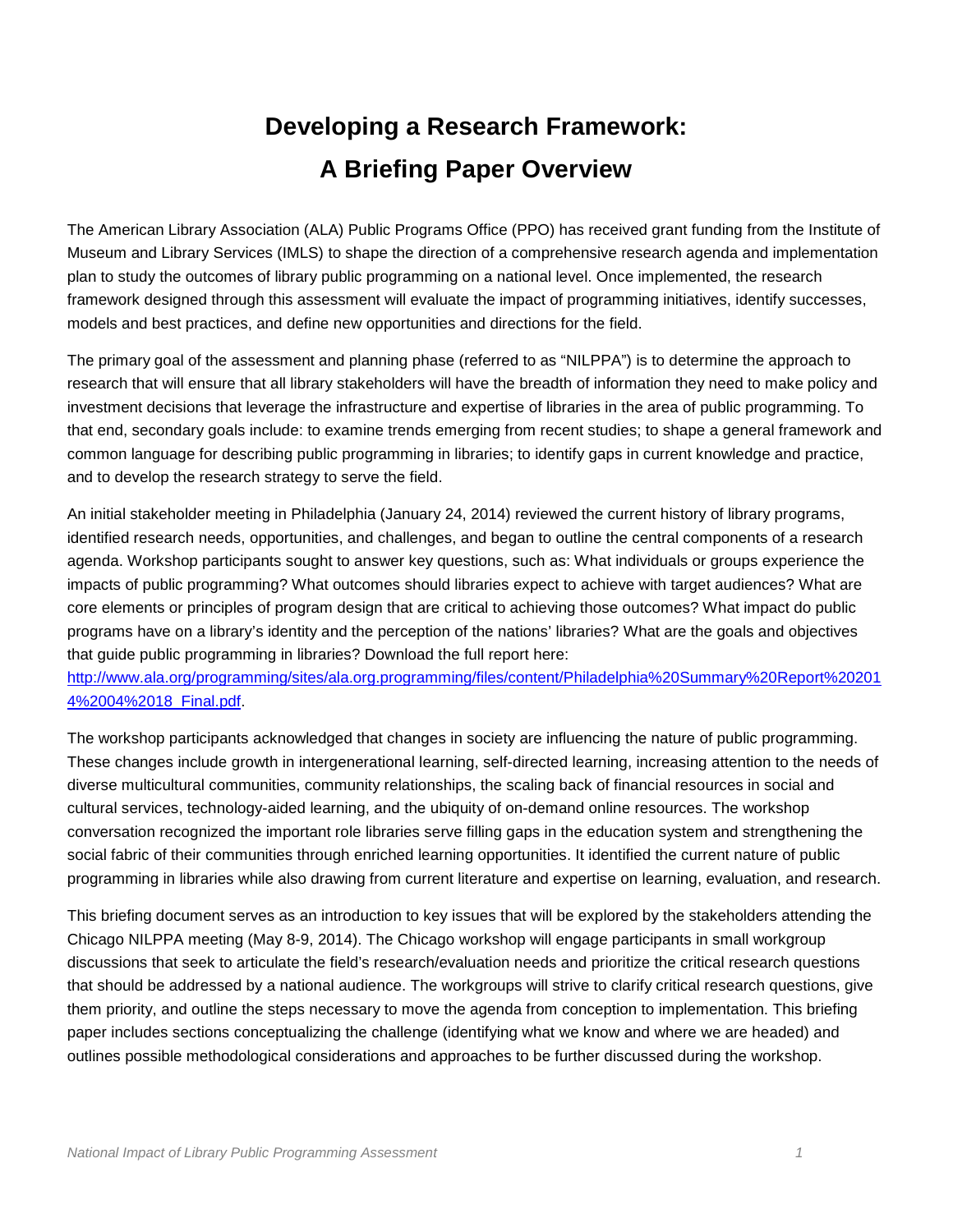## **Table of Contents**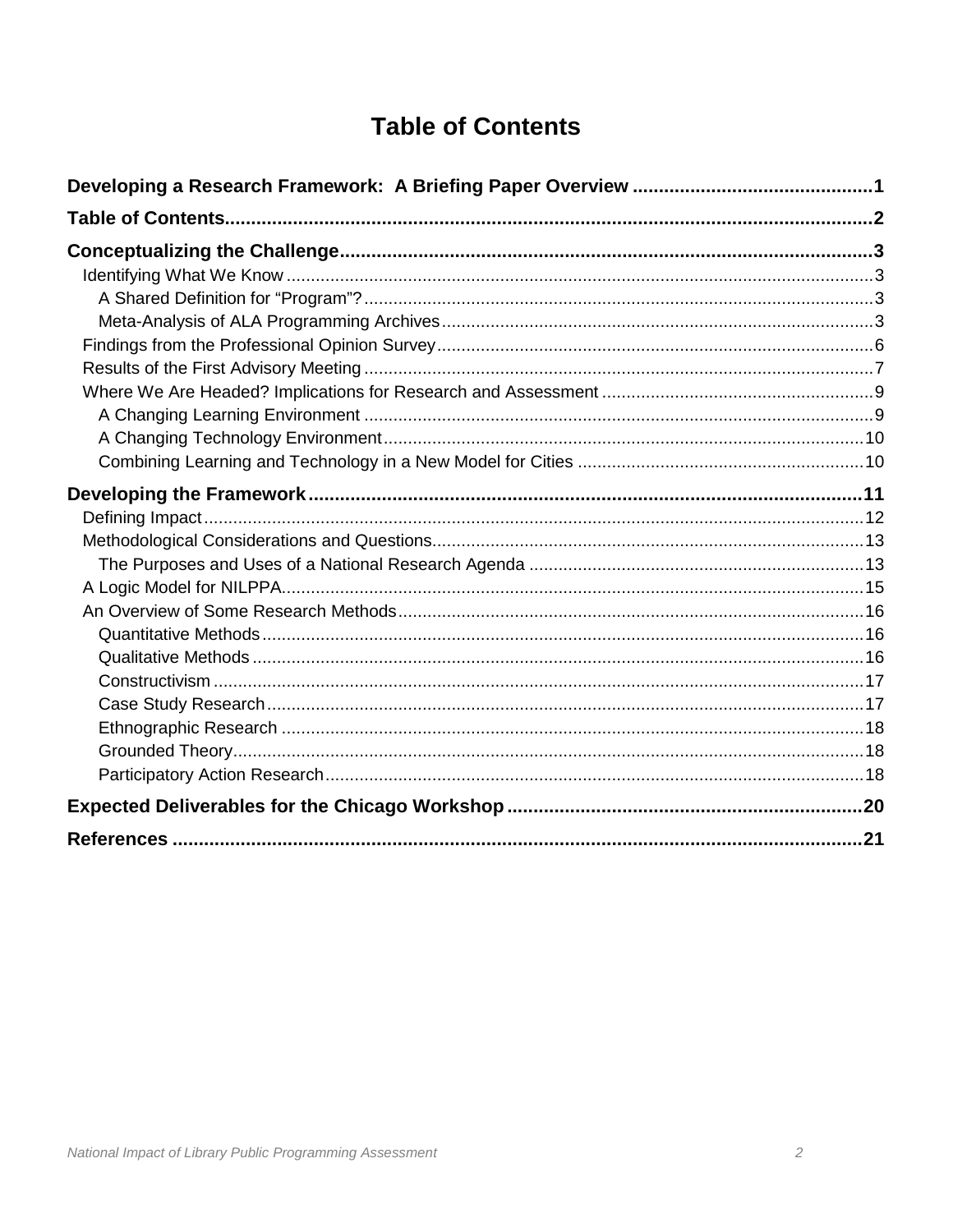## **Conceptualizing the Challenge**

#### **Identifying What We Know**

An effort has been made to document the current state of the field of library programming through an analysis of materials found in the ALA archives and through feedback from those currently working in the field – through a nationwide professional opinion survey and the Philadelphia stakeholder meeting. The opinions of programming librarians reflecting upon their own efforts generated part of the data used as the basis for a meta-analysis of the current state of public programming. Together, these sources of input paint a picture of what we already know and identify the essential issues that must be addressed through research strategy design.

#### **A Shared Definition for "Program"?**

What is meant by the term "program"? According to IMLS (2013), "a program is any planned event which introduces the group attending to any of the broad range of library services or activities or which directly provides information to participants. Programs may cover use of the library, library services, or library tours. Programs may also provide cultural, recreational, or educational information, often designed to meet a specific social need."

Programs can be held on- or off-site, sponsored or co-sponsored by the library. Programs sponsored by other groups that use library facilities are excluded from the definition. Library activities delivered on a one-to-one basis are also excluded, such as one-to-one literacy tutoring, homework assistance, and mentoring activities (IMLS, 2013).

**Meta-Analysis of ALA Programming Archives** 

The ALA Public Programs Office (PPO) has served as a central repository for the collection of data about the status of public programming in libraries. Regular data collection has been undertaken about programs from libraries that receive support through ALA initiatives, although the format of such data reporting has been modified over the years. NewKnowledge staff visited the ALA offices in Chicago and the ALA archives at the University of Illinois at Urbana-Champaign during Fall 2013 to review all records related to supported programs, including annual reports, grant applications, reports on impact, and other materials, supplemented by the ALA PPO's online data records and public documents. A meta-analysis report documents ALA's state of knowledge about library public programming, organized around evidence of types of programming, audiences, intended outcomes, and impact. Key findings from that report are synthesized here. The full report is available to participants online:

http://www.ala.org/programming/sites/ala.org.programming/files/content/Meta%20Analysis%20Final%20Report%2020 14%2004%2022%281%29.pdf.

#### Program Types

To undertake the content analysis, NewKnowledge generally grouped programs according to several main categories: author programs, discussion programs, traveling exhibits, and summer programming. Following this grouping, the review of the ALA PPO archival documentation performed confirmed the wide range of programming described in a previous study (Wilcox Johnson, 1999) but may suggest that these definitions may have expanded in scope. Programming types documented in ALA PPO archives include exhibits, films, music, workshops, crafts, public forums, interactive dialogue, lectures, performance, storytelling, book clubs, digital programming, and distance learning. Some of the programs could be described as "cultural," featuring themes from the humanities, sciences, and creative arts, while others may represent training or capacity-building efforts.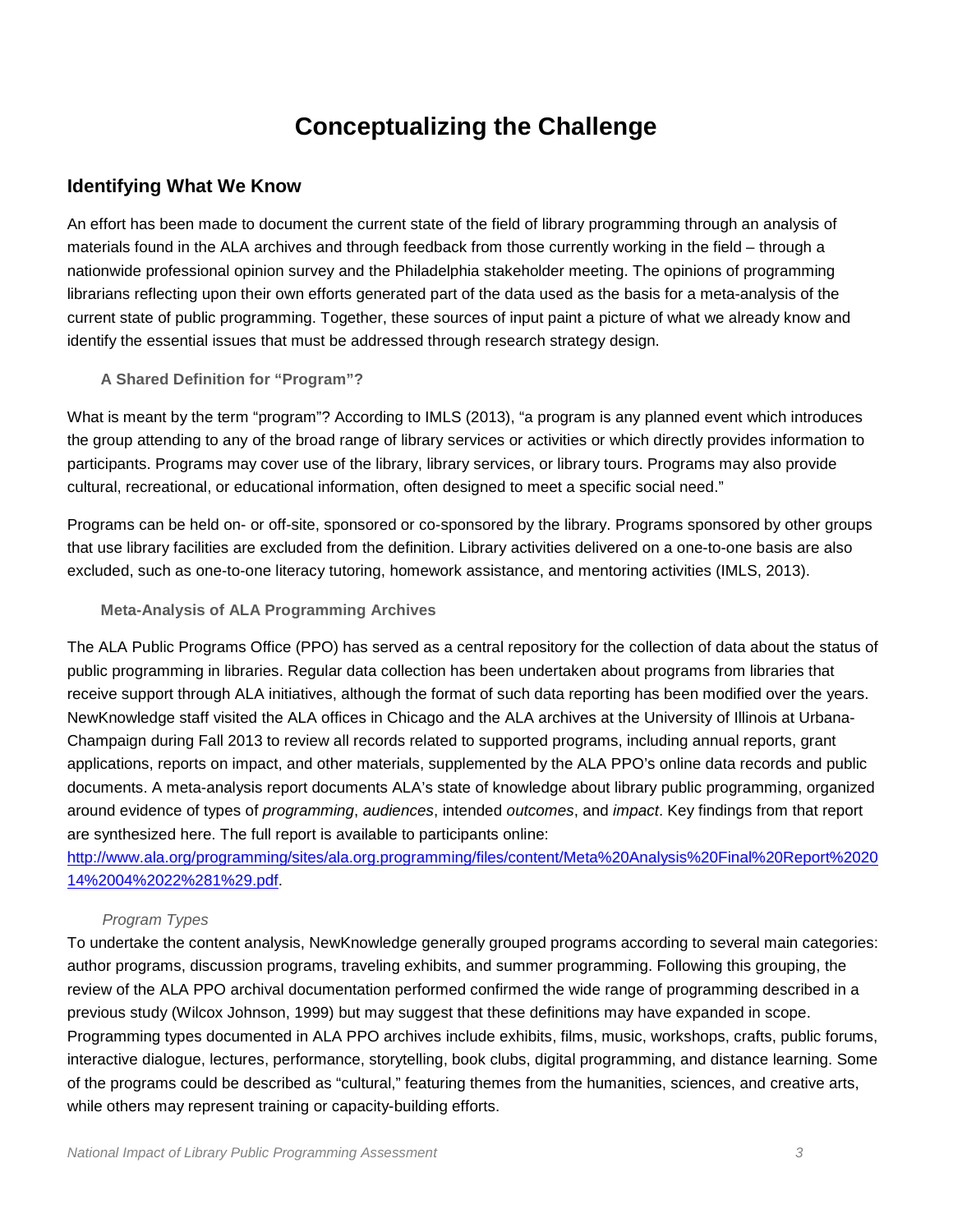Proposals submitted by libraries to the ALA PPO reviewed for this study frequently provided evidence that cultural programming at libraries is often developed in conjunction with community and civic engagement programs or other community-wide efforts. This seemed particularly true for libraries that characterized themselves as being located in communities with high levels of ethnic diversity. This seemed to address an identified community need and an active desire to engage local groups.

#### Library Audiences

According to IMLS (2011), attendance at public library programs continues to increase, with 89 million people attending 3.81 million programs in 2011, representing a 32.3% increase in attendance and 46.7% increase in the number of programs since 2004. Who are the people that make up these audiences – not only at public libraries, but all library types nationwide?

Few artifacts in the ALA PPO archives are explicit about intended target audiences, but certain inferences can be made. The term "audience" refers to a specific group of people organized according to a feature they have in common, i.e., a particular demographic marker such as age. When several of these specific audiences intersect and are considered together, they become known as a community. The concept of community-as-programming-audience is in line with the IMLS strategic plan (2012-2016): "Healthy, thriving, sustainable communities need institutions that strengthen civic life, understand and respond to community needs, and provide common experiences that knit community members together through common experiences and shared interests" (p. 8).

Many possible audience segmentations exist. For example, individuals, experts or amateurs, with an interest in a given topic; families, together in intergenerational groups or separated into children, teens, parents, etc.; social service providers and caregivers; educators and students; public officials and political leadership; language or ethnic minority subgroups; new immigrants and English-language learners; and other community stakeholders or partners.

Perhaps the most straightforward way to begin the segmentation of programming audiences is at the broadest level, according to library type. The audience for library programming depends to a great extent on the type of library that is designing, hosting or implementing a given program. Public programs are by no means limited to public libraries. In fact, programming librarians at academic libraries consider the relationship between campus and community to be at the core of their work.

Audience segmentation also occurs by age. A professional opinion survey of programming librarians found that too much focus on children's programming may come at the expense of older youth/adults. One theme that emerged was the need to expand adult programming and demonstrate the impact of that programming. Some librarians have felt that their efforts have been disproportionate to the make up of their audiences, noting that adults want to come to the library for their own programs, not just to attend events with their children. A shift to increasing adult programming has been well received by library audiences, but evidence of impact is still lacking. The current IMLS strategic plan, Creating a Nation of Learners, indicates the essential function of libraries as promoters of life-wide learning. Through public programming, these institutions serve as essential and trusted components of the nation's learning ecosystem, addressing a need for learning over the course of a lifetime, at every age.

Intergenerational audiences comprised of children, youth, teenagers, young adults, parents, grandparents, and other caregivers have become increasingly important. Increasingly, households where both parents work outside the home is becoming the norm. This results in more use of unrelated caregivers as well as increased desire to spend limited family time together. Libraries are beginning to consider what programming would look like for these audiences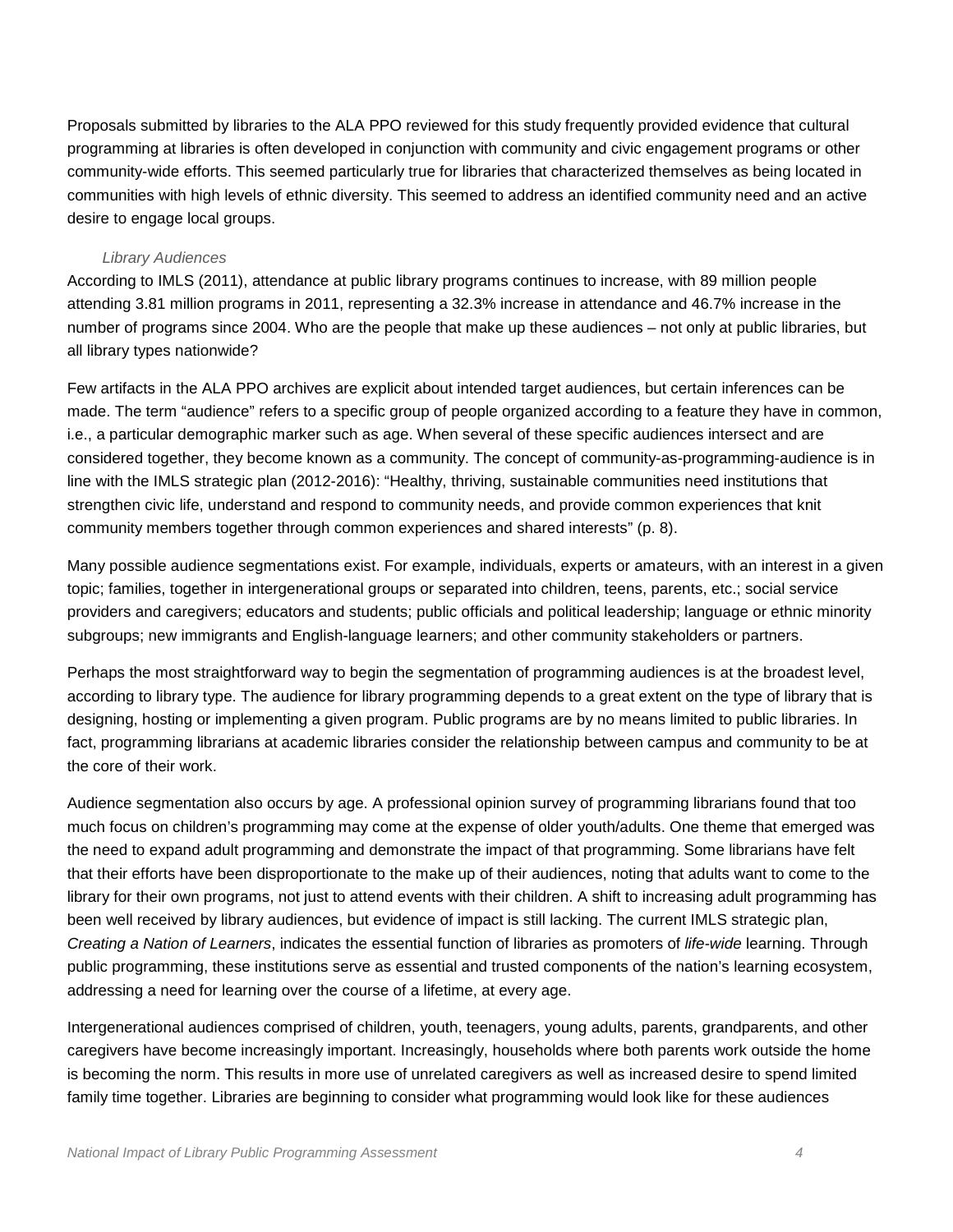collectively, instead of targeting more limited and homogenous groups of learners. Families often seek to create memorable experiences and learn things they can continue to do together. The intergenerational audience usually has its own, distinct agenda; it is likely to seek activities in which everyone is engaged in conversation and exchange. Learning is an interrelated and iterative process between the parties involved.

One core characteristic of the knowledge age is that audiences are increasingly segmented. The idea that "one size fits all" is no longer relevant in an increasingly individualized and customized world. Consequently, programming librarians are developing programs for more and more specialized audiences, whose interests and needs are highly diverse. Program content and format are designed for the audiences who are most likely to experience meaningful impact from program implementation and execution. Content varies considerably from current affairs to reading clubs, from skill-based learning to dynamic forums. Each is designed to serve a specific audience group. The upcoming research and evaluation planning must address the relationship between intended program outcomes and their specific audiences.

#### Intended Programming Outcomes

Intended programming outcomes can be divided into two primary categories: those that focus on knowledge acquisition, where the target audience is expected to learn something, and those that relate to skill-building, enabling people to do something.

Acquiring information as an intended programming outcome can relate to areas of local interest or to broad national themes. Programming librarians noted that public programs related to local history had the capacity to increase awareness about library resources and the library's role in the rich history of the community. Broader, nationwide themes found in the ALA PPO archives may be divided into four major areas: American political history, civil rights and multiculturalism, health and science, and general humanities.

The ALA PPO archive was also reviewed for programs delivered since 1987 that aligned with IMLS' definitions of for 21st century skills (Institute of Museum and Library Services, 2009). Many program offerings appeared to touch on the learning and innovation skills outlined in the IMLS report, rather than the information and media literacies or life and career skills that are the focus of other library services. Most of the funded programs reviewed in this analysis seemed to link most closely with advancing critical thinking skills as part of public discussions or ability to apply historical or contemporary content with life experience through discussion groups and exhibitions. It may be possible to consider how programs advance skills such as the ability to communicate effectively, enhance visual and information literacy, analyzing and problem-solving, collaboration and teamwork, adaptability, creativity, personal and social responsibility, initiative, and self-direction. These skills and abilities are increasingly considered the core needs for a literate person in the 21st century, but further study would be required to determine if public programs contribute to these outcomes.

One additional aspect of intended programming outcomes relates to the public perception of libraries. Good programming should be inclusive of diverse audiences, relevant to current needs and interests, and culturally responsive. This, in turn, shapes the perception of libraries as being in service of the whole of the community. Excellence in public programs, reaching a wide variety of audiences, and working in collaboration with others, adds to the public perception of the library as an essential public service. It produces an image of libraries as catalysts for boldly addressing important issues.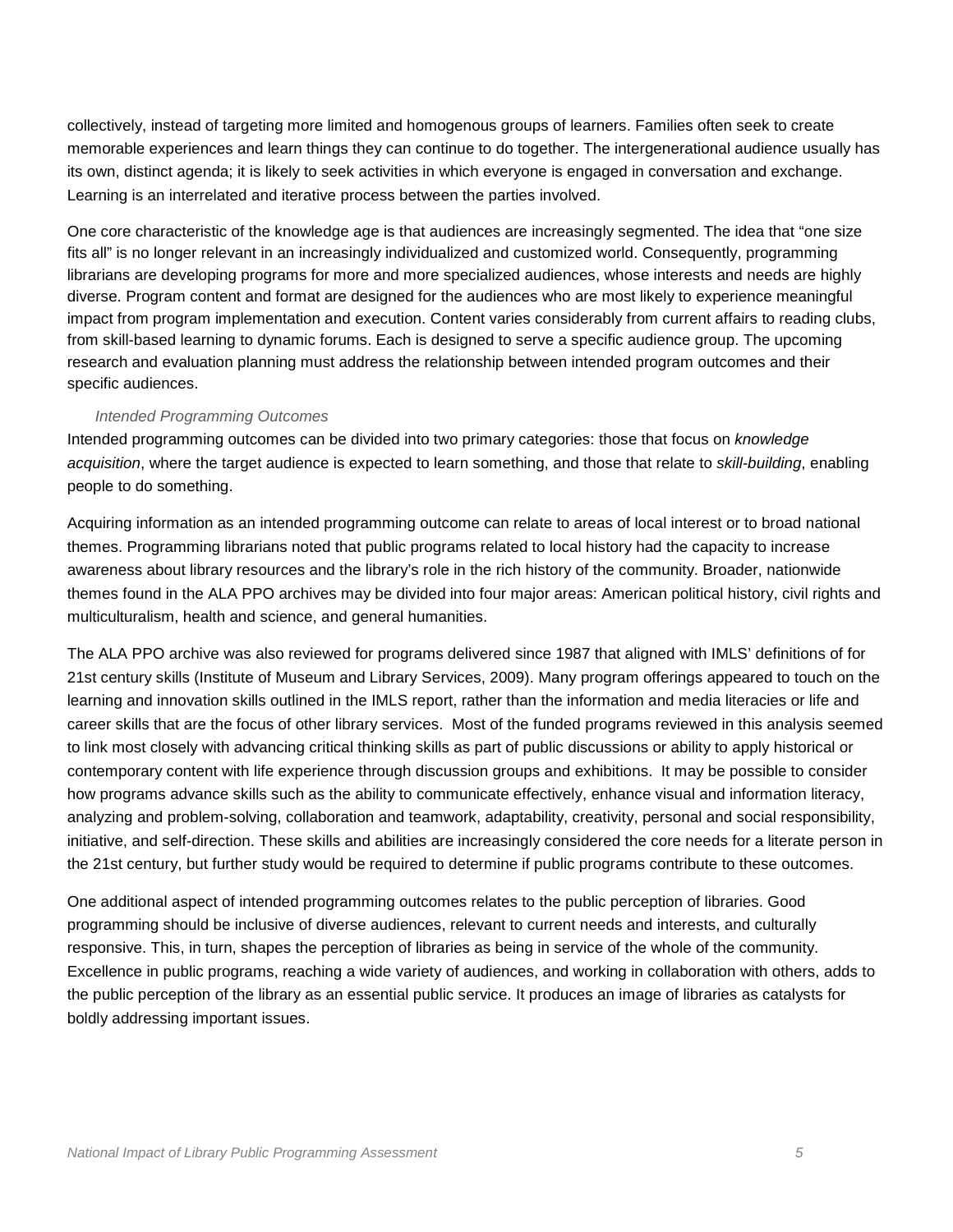#### **Findings from the Professional Opinion Survey**

A nationwide professional opinion survey was distributed through the ALA PPO's listserv of programming librarians in December 2013 (N=3,916). 275 programming librarians (7% response rate) from across the USA offered descriptions of their hopes for what could be accomplished through a comprehensive national research agenda designed to advance understanding of the aggregate impacts from public programming. The survey demonstrated that there is widespread desire for the proposed research agenda with some clear goals for results.

#### The perceived worth of empirical data

Librarians asserted that there is already evidence of impact from public programming. They know this intuitively, yet desire hard numbers and statistics to demonstrate the value to governments and funding entities. They felt that programming outcomes and impacts are particularly difficult to measure, but felt that concrete and objective data would be most useful for communicating with decision-makers and elected officials to show the impact of budget support. Participants felt that documented benefits include use of findings by local, state, and national library advocates. In the words of one librarian, programming would benefit from a way to quantify the qualitative feedback.

While the advantage of quantitative data is perceived as useful for securing library funding, librarians were less convinced that numerical measures such as attendance rates were an effective measure of program success. Attendance, in particular, is seen as a poor reflection of the true value of public programming. New metrics need to combine qualitative and quantitative aspects, and, above all, be feasible for libraries to use.

#### Programming Impact

Programming librarians universally asserted that measuring impact is critically needed. In the professional opinion survey, librarians repeatedly mentioned the need for data that would justify additional resources and help improve library services. Yet despite this assertion, no standard process for assessment exists, and demonstrating impact continues to be a largely aspirational goal. Currently, approaches rely too heavily on anecdotal evidence or are limited to quantitative measures like attendance, both of which fall short of gauging authentic impact. When asked about impact, librarians cited very informal data-gathering methods, such as overhearing comments made to library staff: As guests mingled and chatted after each event, many took the opportunity to share their appreciation of the program with staff members. Librarians demonstrated resistance to using attendance numbers, since having fewer participants may actually result in more engaged and participatory dialog. Yet measuring attendance continues to be the low-hanging fruit, "one of the few objective measures available to gauge impact," and low turnouts are of continued concern to programming librarians in the absence of other qualitative impact measurements.

#### A desire to see how they measure up

Participants felt that library programming does not happen in isolation, but rather is part of a growing national community. Many noted the value of ALA-sponsored programs and other national initiatives. Yet most participants commented on the need to assess locally-designed programs as part of cohorts of libraries of similar size or type in different locations. Librarians expressed a desire to cultivate a better understanding of current activities of others across the field at large and develop a systematic way to compare their programming experiences.

#### Increase the perceived value of their work

Most respondents, irrespective of their library type, felt that public programs have been historically overlooked and undervalued. They hoped the NILPPA effort would increase understanding of why programming is essential, both for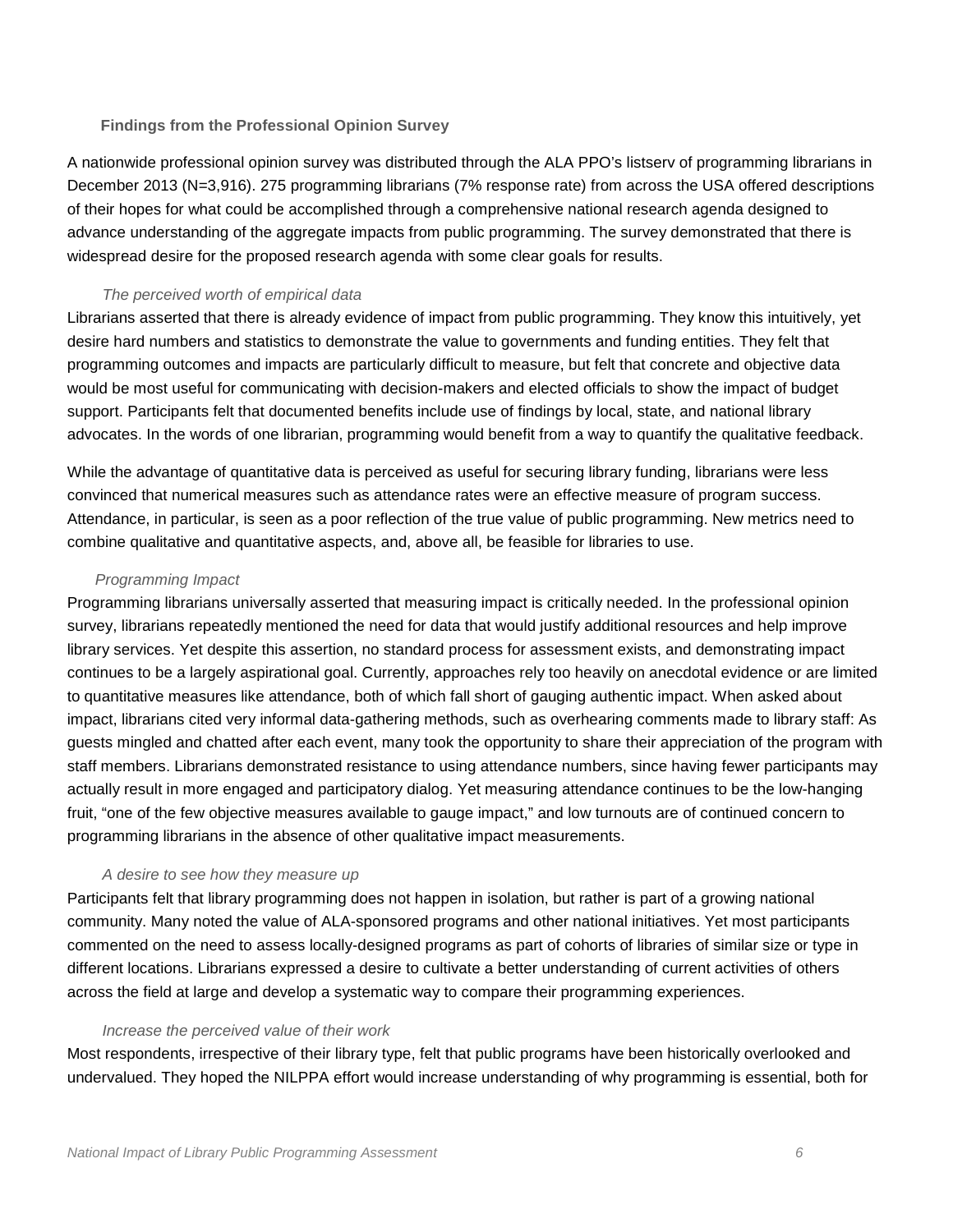public audiences/potential users and funders. In some places, communities have invested time and money in renovations or new library buildings and hope research findings will demonstrate the value of this investment.

#### Cost-benefit analysis

Not surprisingly, there was mention of limited resources or budget cuts that increase the culture of accountability for allocation of funds to programming. There were desires for metrics that would provide clarity in the assessment of highest return on investment of time and money in programs that could be applied across diverse settings.

#### Effective means of disseminating findings

There was a high level of desire for clarity in the systematic dissemination of research and analysis of public programs.

#### **Results of the First Advisory Meeting**

The ALA PPO facilitated a one-day workshop on January 24, 2014, at the ALA Midwinter Meeting in Philadelphia. In attendance were key advisors for the NILPPA project. This group included ALA staff and programming librarians who are knowledgeable about the state of public programming in libraries.

The group endeavored to describe the elements of successful program design. In addition to selecting appropriate and desired topics, successful programming requires sensitivity to programming principles, such as format strengths and weaknesses, language use, level of audience expertise, and unintended discrimination. All must be balanced and understood in order to accomplish the intended goals and objectives.

These elements include developing programs that may be:

- User-oriented, programs that may be identified by user requests and needs;
- Collaborative, involving participation of a range of stakeholders from a variety of community perspectives, often to explore local problems or new opportunities;
- Accessible to various literacy levels;
- Varied in the nature of activity, from participatory and hands-on to listening and responding;
- Reflective of a community's diversity;
- Closely correlated with specific library resources;
- Built upon themes that are multi-dimensional and open-ended;
- Founded in equity, assuring they do not exacerbate social disparities; and
- Reflective of the ethical standards of libraries and librarians to serve freely and impartially.

Designing a framework for any research agenda requires first identifying criteria for measurement. Such criteria are the "book ends" to the goals and objectives established for each program. They reflect the nature of the targeted audience and the implications of incorporating the kinds of library principles addressed above. Program goals demonstrate the same level of diversity as audiences and program formats. The NLPPA advisors identified the following as among the frequent goals and objectives:

- Get people to read;
- Get people to think;
- Stimulate conversation;
- Validate people's ideas and interests;
- Provide a sense of belonging;
- Stimulate interest in new content;
- Teach life skills;
- Teach application of technology to life skills;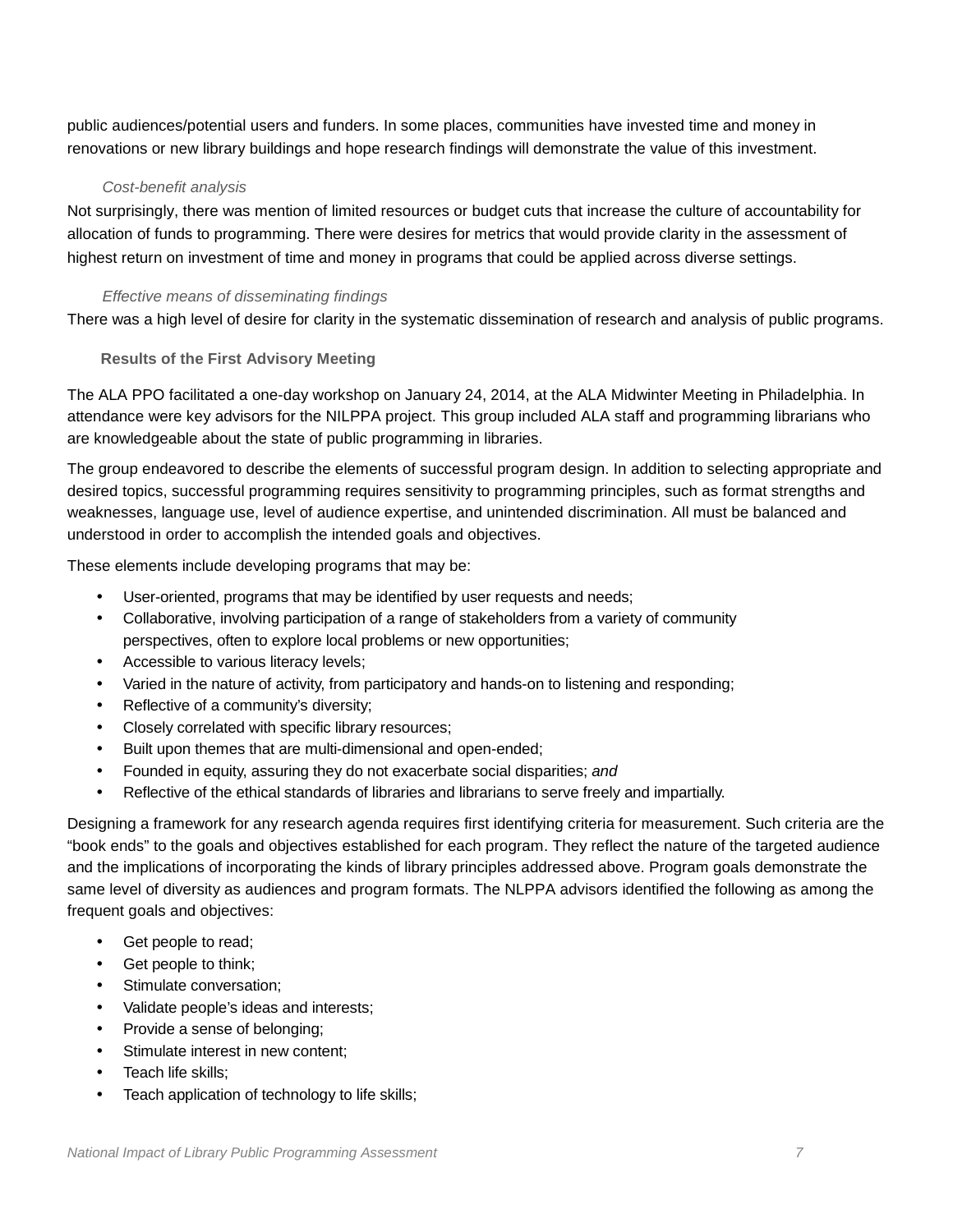- Open people to other perspectives;
- Provide transformational opportunities;
- Give people a voice;
- Provide information to elected officials;
- Encourage problem-solving;
- Increase curiosity;
- Introduce new resources:
- Raise excitement about diversity;
- Cultivate critical thinking skills; and
- Enhance public awareness of library professionalism.

The group also noted that some goals are internal to the libraries themselves, such as:

- Raise the credibility/significance of, and commitment to, public programs within a library;
- Raise public awareness of the library's commitment to serve as a forum for public conversation;
- Build relationships with other community resources; and
- Attract funding from diverse sources.

In sum, characterizing the assessment thus far has been the persistence of anecdotal information about public programming in libraries. There is scant research that evaluates impact or proposes models for best practices across the field, aside from the extensive efforts made to assess the impacts that accrue from summer reading programs. Assessing the state of library programming on a national level will increase understanding of how library programs increase broad public access to knowledge and foster support for lifelong learners across diverse geographic, cultural, and socioeconomic backgrounds.

Missing from these analyses are insights into how public programming decisions are made, especially those that are designed to respond to community needs. Despite the frequent mention of addressing community needs as an overarching goal, it is difficult to see such a process in action. What we can ascertain so far does not reveal a consistent approach to the selection of themes and titles or community input. The overall lack of information on program selections, along with the paucity of evidence of public impact, seriously impacts the library community's needs for best practices and fresh guidelines.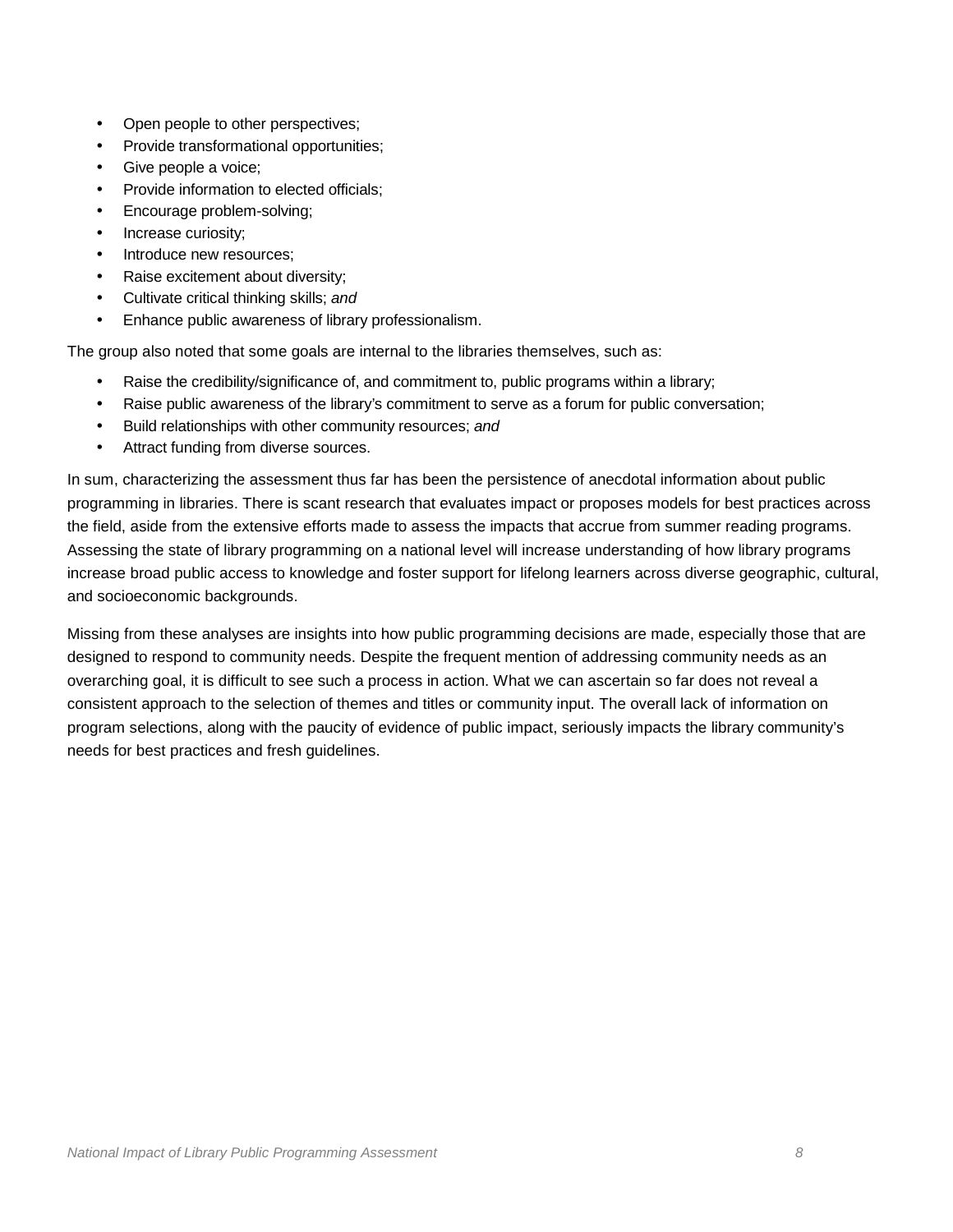#### **Where We Are Headed? Implications for Research and Assessment**

As we move forward, it is essential to keep in mind certain observations and lessons learned. These considerations will, no doubt, shape the research plan as it continues to unfold in Chicago.

#### **A Changing Learning Environment**

The issues identified in this report as significant topics for the discussion of future programming are almost all drawn from the concept of the world in a new learning age. The widely used term *lifelong learning* is not a new concept, but it has taken on a new urgency and importance in the last few decades. The driving force behind that urgency is the speed and all-pervasive nature of change in the modern era. Change is not a short-term trend, but a state of being in the 21st century, and it demands human adaptation in most aspects of life, especially in the need to become learners across a lifetime. To stay abreast of change, rethink threatened values, make sound decisions, participate in our communities, families and nation, develop new skills, and strengthen our own identities and self-worth, there is nothing more imperative than learning.

Most learning in this intense environment will be learner-driven, fueled by personal motivation and styled to meet individual needs. It is already estimated that most of us gain only 9% of our education in formal learning environments, i.e., schools. The bureaucracy in many public school systems is based on concepts developed to address a midtwentieth century industrialization model rather than a new knowledge age that is less tied to manufacturing or urbanization (Ravitch, 2000). More and more responsibility for providing resources, models, and access to learning is falling outside of the school system; we are observing unique changes in how life is being pursued in rural and exurban areas, and communities that face unique environmental or social pressures. In addition, the extraordinary developments in all kinds of technologies are transforming how we experience social, societal, economic, and community life. Although none of what is written here is new to any of us, what is most profound are the challenges, opportunities, and imperatives for the learning institutions in our communities – the libraries, museums, media organizations, and others – to assess the implications of all of these changes as they relate to each institution's practices and public responsibilities.

As noted, informal, self-directed learning is very different from the formal lessons of classrooms and curricula. It is notable for its personalization. It is often characterized by a sense of immediacy and relevancy. It is intentionally sought out and intrinsically motivated. Such personal motivations may be to obtain new skills or information, to take on more responsibility for one's own wellbeing, or to become more closely engaged with others. Meeting the needs of the new learner requires an understanding of his/her learning needs. Consequently, one key consideration in planning a research agenda is determining the most effective methods for assessing the audience's learning needs.

Implicit in the new learning environment is the need to cultivate critical thinking – in both formal and informal educational environments. Over the course of the past decade, a national dialogue about the importance of 21st Century thinking skills is changing the focus of education. In an age of rapid change and an environment glutted with information, it is increasingly important to have the skills to sort, analyze, judge, adapt, and recombine that information. Today's lifelong learners are seeking a range of new literacies, including information and media literacy, along with civic, health, and environmental literacies. Creativity and problem-solving, innovation, and skill at collaboration are becoming the most desired skills in many environments. To meet the demands of a complex society, learners must be able to work across disciplines, to take initiative and assume personal responsibility. The teacher of the past is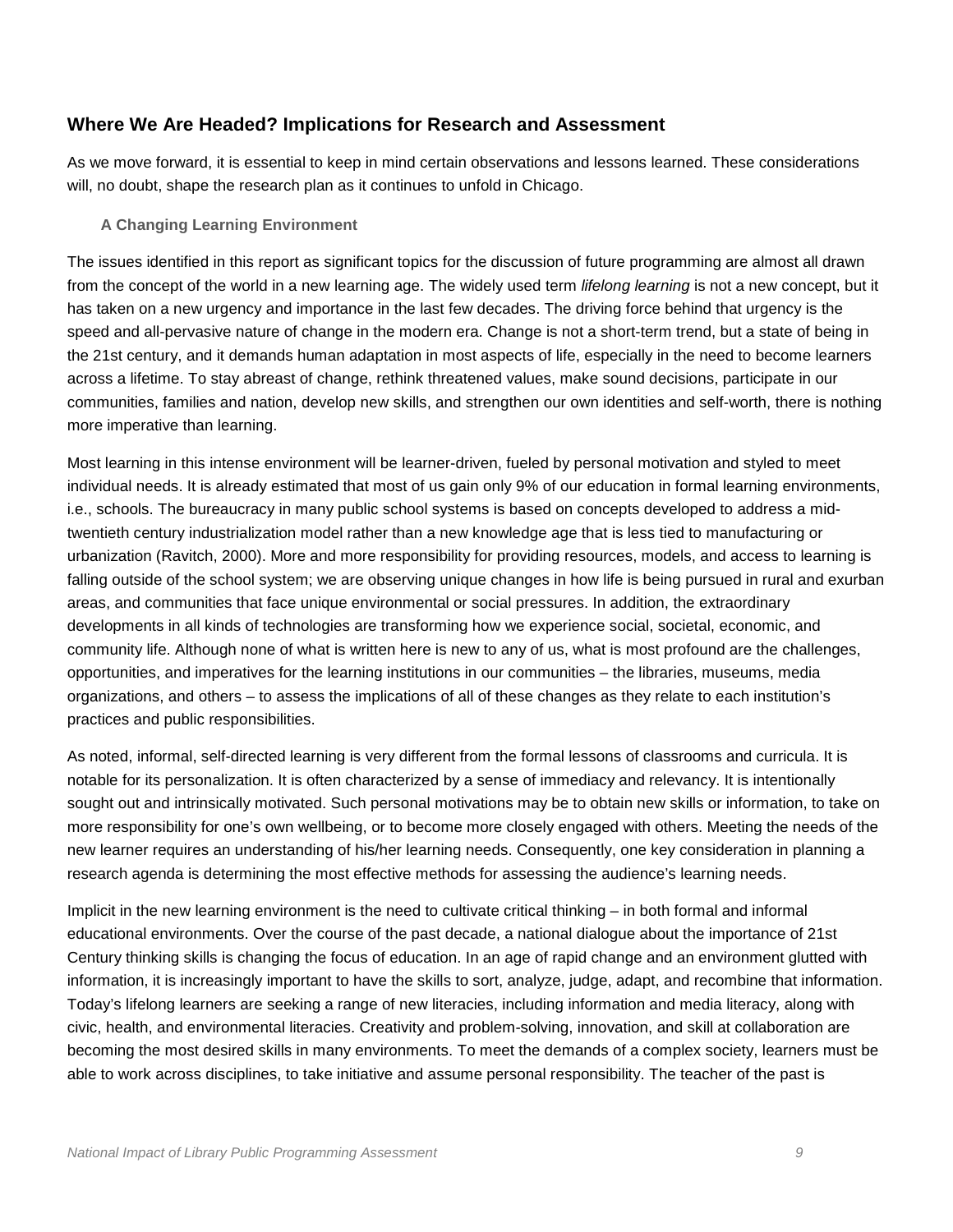increasingly the facilitator of the present, working with students to guide the development of their thinking skills. How will continuing education, formal or informal, respond in the development of new programs?

#### **A Changing Technology Environment**

Libraries have already stepped to the fore to provide access and training in the use of new technologies (Orick, 2000). This well-known challenge to changing roles (ie: Orick, 2000) is likely to continue as the new programs, applications, and technologies continue to emerge. Research, including the seminal studies led by Drs. José-Marie Griffiths and Donald King on the Future of Librarians in the Workforce, determined that the personal role of the librarian in providing these services is essential – a service that will continue to have implications in educational programming for libraries. In addition, the access to information provided through technology is one of the driving forces shaping the new learner. This new learner can tailor-make his/her searches to personal needs. At the same time, however, the social conditions of learning are harder to maintain in an era when group problem-solving and collaboration are touted as important ways to work. Consequently, opportunities for people to learn together may be important in future programming.

#### **Combining Learning and Technology in a New Model for Cities**

Across the globe, cities are being redefined, taking on such labels as Smart Cities, Digital Cities, Legible Cities, and, quite prominently in Europe, Learning Cities. The definitions of these terms are quite fluid, but what they have in common is a commitment to building partnerships and networks across the city that enhance the quality of life for its citizens. When IMLS envisioned collaborations between museums and libraries, and ultimately introduced its program entitled Museums, Libraries and the 21st Century Learner, the agency was responding to the new demands of the learning age, the impact of technology, and the potential of collaboration. The concept of a Learning City expands that early initiative by recognizing that every city has numerous informal learning institutions that, joined together, would create an unparalleled learning environment. Not only does the Learning City concept envision the city as campus, it also defines ways to bring neighborhoods together, support more participatory government, and create many routes toward learning for all. Although transforming the whole of the city sounds daunting, considering program partnerships one at a time and defining collaboration as a civic virtue are possibilities that hold great promise.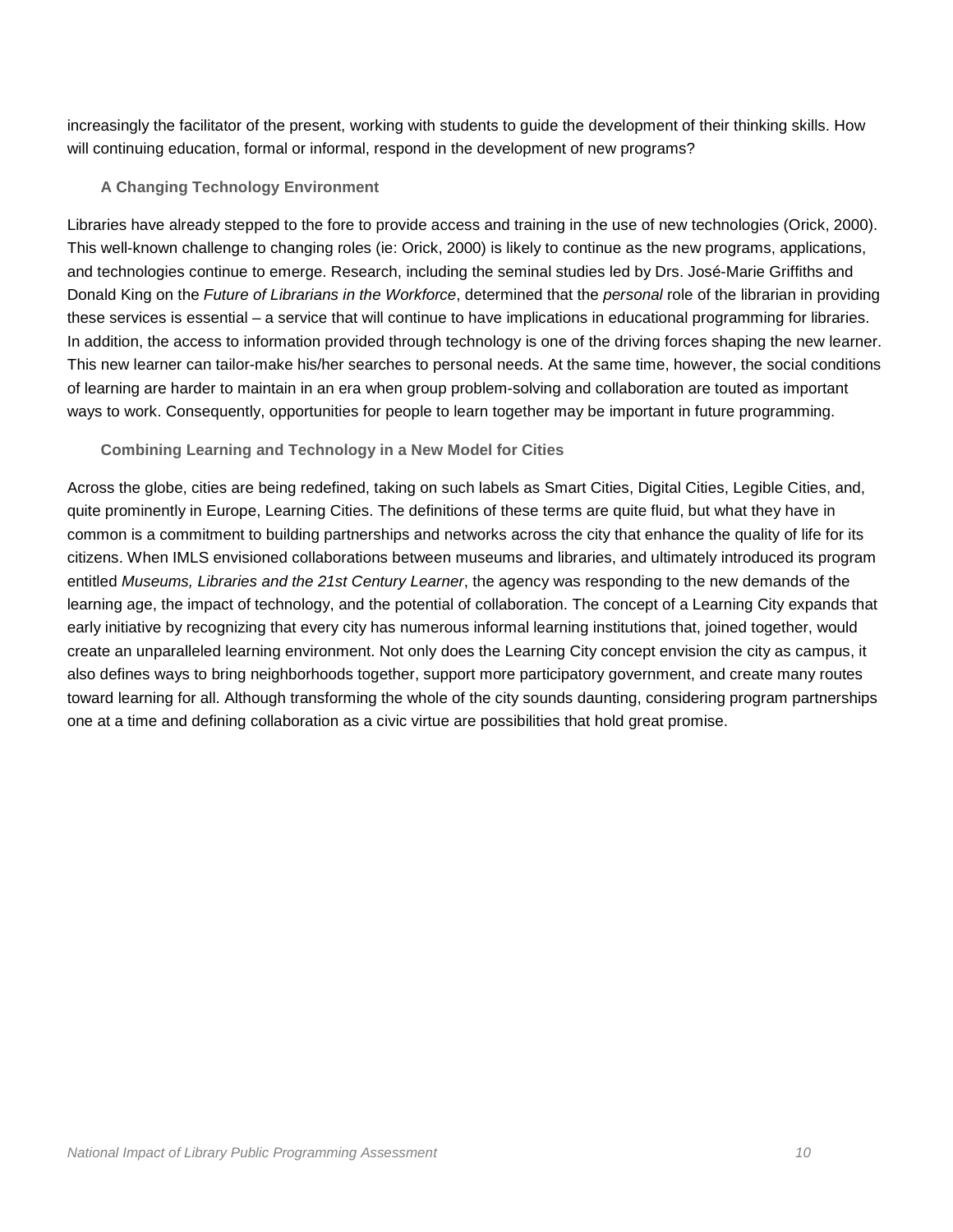## **Developing the Framework**

Public programming has increasingly become an essential service of libraries of all kinds and sizes, at the heart of the library's mission. As one workshop participant expressed in Philadelphia, "programming is not something added on to what we do, it is what we do."

Behind this statement are a great many questions about who is doing the programming, what specific training they have had, how programming decisions are made, and, ultimately, what is the personal, social or political "value-added" of library programming? What impact does it have on the many audiences it serves? Thus, as cultural programming has grown substantially, so too has the need for a comprehensive research program that will provide practitioners with access to best practices and to guidelines for new programming opportunities.

A research strategy is designed for the systematic collection and analysis of data in order to meaningfully explore a phenomenon. It prioritizes short-term and aggregates logical short-term goals as steps toward answering larger and more elusive questions. In many cases, a research strategy will consider methodological considerations as a way of developing an effective framework for undertaking a series of research projects that can most efficiently lead toward the long-term goals. While a great many research methods can help build a solid base of research, the efforts being undertaken for the National Impacts of Library Public Programs Assessment will seek to identify a strategy that can best describe how public programming contributes to society.

To see an example of a research framework that provides a structure for institutional and multi-institutional studies as part of a field involving visitors and community stakeholders, see Fraser et al (2010) Framework For Zoo and Aquarium Social Science Research, developed with the Association for Zoos and Aquariums: http://www.newknowledge.org/resources/publications-online-tools/ or download directly from:

https://www.dropbox.com/s/7o0x64r3qsia3qj/AZA%20Research%20Framework\_2011%2003%2020.pdf.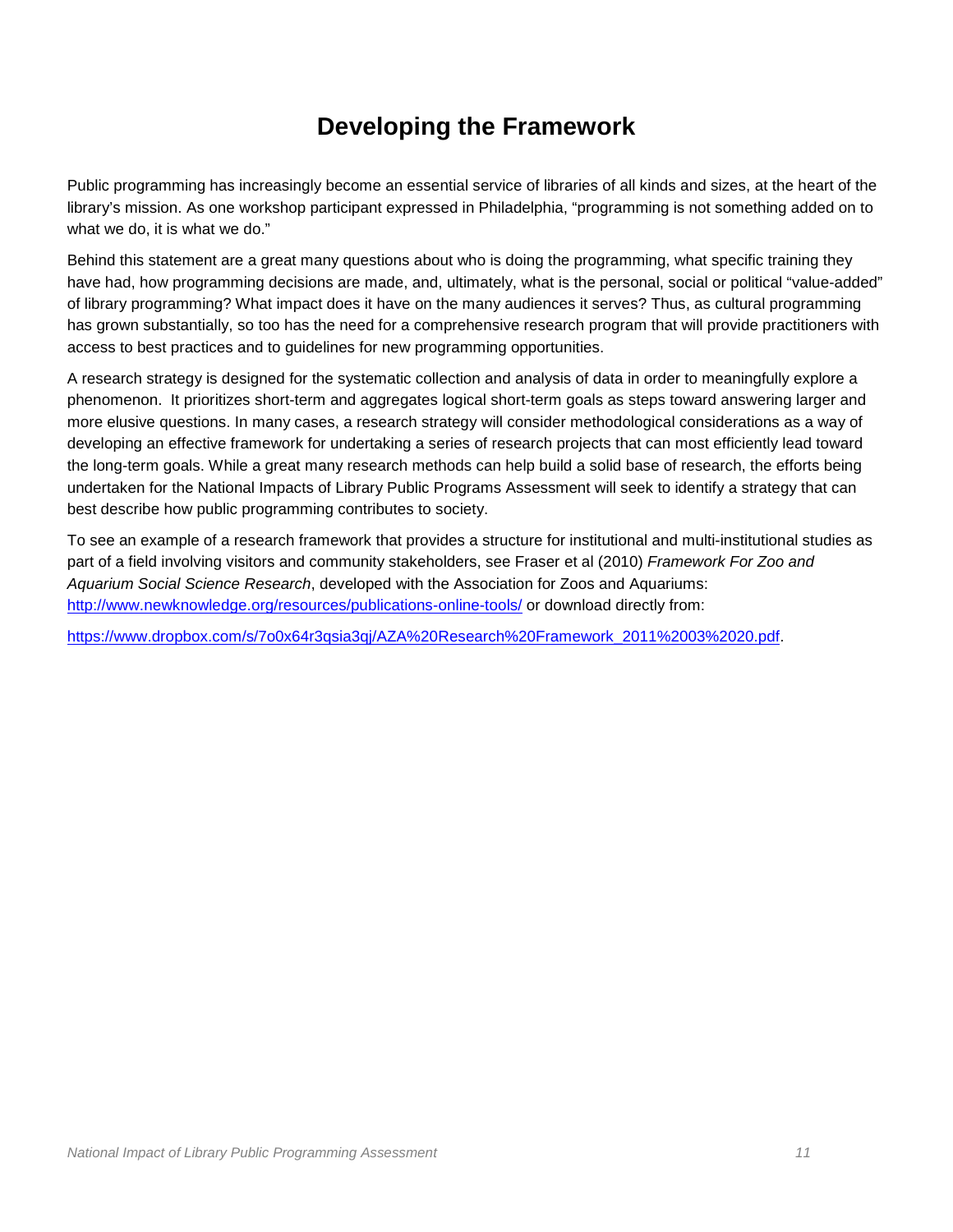#### **Defining Impact**

Central to the ability to determine the most effective strategy is first describing what is meant by *impact*. It is recognized that this definition will continue to be refined and negotiated at the Chicago meeting, but the following first exploration is provided as food-for-thought in advance of that meeting:

Whereas outcomes are thought of as more immediate changes in program participants' behavior, knowledge, skills, or other measurable indicators, impact is usually associated with longer-term consequences – either intended or unintended – that occur within organizations, communities, or systems as a result of program activities. (W. K. Kellogg Foundation, 2014). Impact is closely tied to notions of *quality of life* – such as improved social status or living conditions. Many organizations have defined impact as it relates to their work. For example:

An impact evaluation assesses changes in the well-being of individuals, households, communities or firms that can be attributed to a particular project, program or policy. The central impact evaluation question is what would have happened to those receiving the intervention if they had not in fact received the program… Impact evaluation is aimed at providing feedback to help improve the design of programs and policies. In addition to providing for improved accountability, impact evaluations are a tool for dynamic learning, allowing policymakers to improve ongoing programs and ultimately better allocate funds across programs (World Bank, 2014).

In Philadelphia, the group asked: Is setting up "measurable impact goals" sufficient to gauge the full impact of library programming? Could this approach alone actually be counterproductive to encouraging dynamic and organic programs? For example, how could we measure the deeper goal of stimulating memorable intellectual experiences? To what degree does goal-setting hamper spontaneity, improvisation, and dynamic shifts in thought? Are there alternatives to traditional evaluation methodology that could document changes in group dynamics and intellectual processes at work? Would it be appropriate/useful to embed a trained observer in the audience? What kinds of goals can be quickly assessed and which require longer periods and more complex follow up? These questions should continue to be addressed as the planning process moves forward. They may lead to the possibility of designing a suite of research/evaluation methodologies to provide a more comprehensive picture.

The group further discussed the implications of the many variables that are at work in defining and delivering library programs. One is that of training for the position of library programmer. What are the competencies that are necessary to be an effective program director? How much, if any, attention is given to this aspect of library work in Library and Information Graduate Studies Programs? Who determines the resources that are directed toward adult cultural programming, and are there best practices that could help decision-making in individual libraries? The discussants suggested that defining competencies and measurement models more specifically might help develop an across-theprofession consistency.

Examples of these deep-level impacts include:

- Indicators that might document a deepening of the trust and reciprocity happening between citizens;
- A palpable change in an individual's or group's thinking;
- A growing sense of confidence in oneself;
- The generation of new questions;
- A recognition that something in a program "pushed one's mind."

There exists concern about the enormous complexity of measuring the depth of impacts and the tendency to design for specific outputs that lend themselves to easier assessment. Participants in the Chicago workshop may want to consider how to determine an appropriate range of indicators that captures both outcomes and impacts of library programming, and how to distinguish between the two.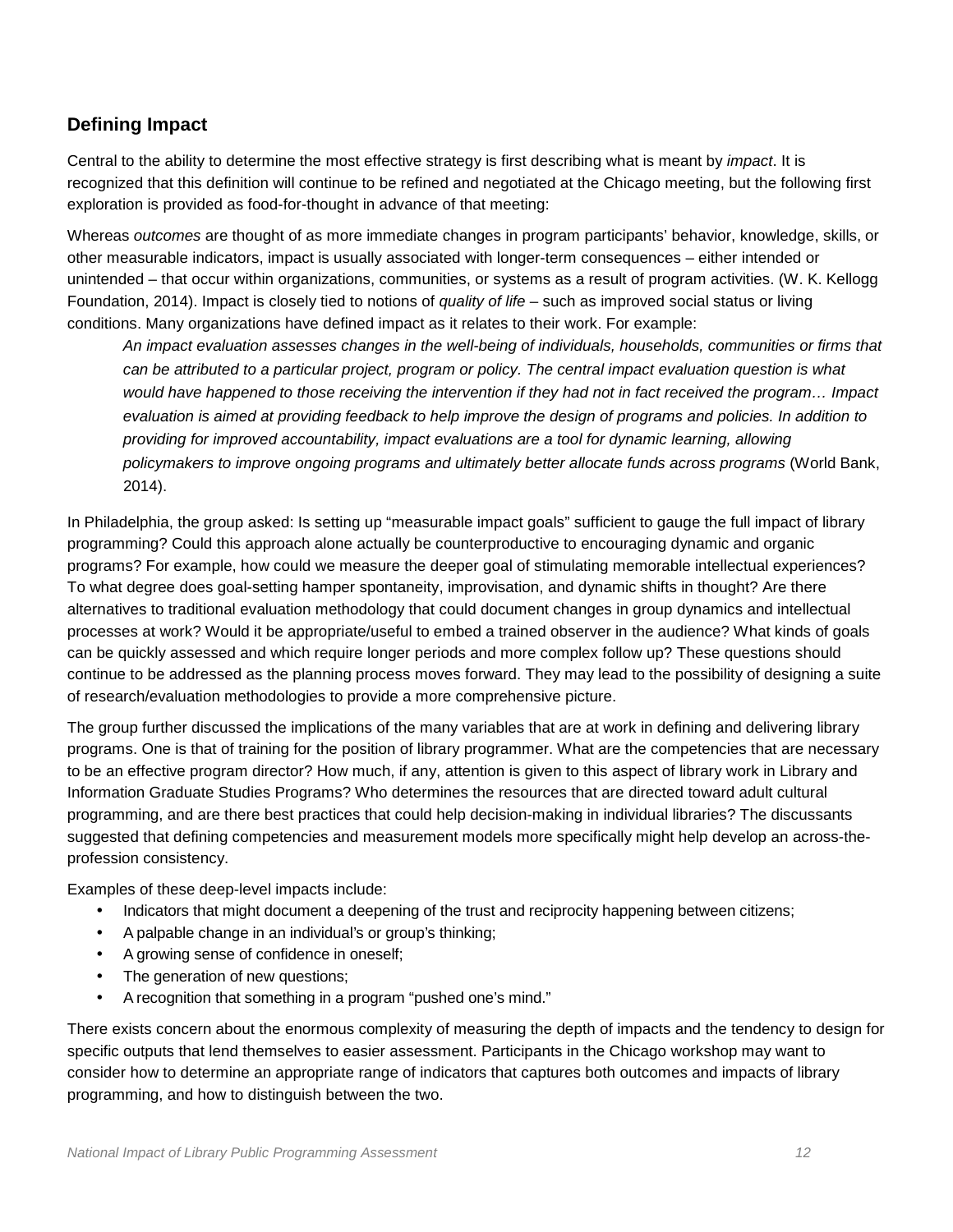#### **Methodological Considerations and Questions**

The following section on purposes and uses of a research agenda opens up exploration of key questions: Who will use the findings of the research? How will the buy-in and cooperation of libraries be assured? How can community issues and partnerships become part of the study? How will a research process relate to the core principles and ethics of the library profession?

#### **The Purposes and Uses of a National Research Agenda**

The purpose of this project is to ensure that all library stakeholders have access to information they need to make strategic policy and investment decisions that will further leverage the infrastructure and expertise that flow from libraries' public programs. That statement is accompanied by a shared understanding of what benefits accrue to the recipients of library public programming and the communities where these people live.

#### What kind of evidence is necessary to validate the impact of programs?

Evaluation is a powerful management tool. It can provide internal governance and management with information useful to make budget, hiring, and resource-allocation decisions. Consequently, great care must go into determining what kind of evidence will validate any reporting of program outcomes. Participants raised concerns that evaluation not focus on head counts or cost analysis based on attendance. They cited that librarians traditionally spend as much time as necessary with a user to help them resolve a research question. Programs, like other library services, must be considered for their value and change impact, not solely focused on numbers served.

#### How might libraries be grouped to support national research? How might a cooperative effort be achieved?

There are many possible ways to segment libraries. There are an estimated 120,096 libraries of all kinds in the United States today. Public libraries have the widest user base and include users characterized by a range of demographic markers. Academic libraries typically undertake programming related to undergraduate and graduate students, faculty, institutional affiliates, and those in geographic proximity to the institution. The users of school libraries include students, teachers, staff, parents, and the surrounding community. Finally, special libraries (such as corporate, medical, law, and religious institutions) have a limited audience that is usually closely related to the library's mission and purpose. Libraries can also be grouped according to the size of the population they serve or their geographic region.

Conversation in Philadelphia explored how to assure widespread buy-in across the library field to both the process and the use of results. ALA staff spoke to their commitment to keeping the planning process and eventual research implementation as fully transparent as possible so that libraries are well informed of the progress and purposes of the project before their participation is requested. The group noted the practical issues as well. For example, it will be necessary to create research tools that are scalable and adaptable to different sizes and types of libraries. Libraries must see the benefit to themselves of participating in a national study. Thus data collected must resonate with the needs of various library types. In addition, a project that is considered burdensome to staff is not likely to receive much support.

A number of suggestions explored the application of technology to the process. Could a uniform survey, for example, be web-based and widely accessible? Could ALA support a central portal where results are submitted and coordinated to provide consistent national data? Could there be a menu of options that could be tailored to meet specific needs? The question of how to use technology most effectively should be explored by the Chicago stakeholder group.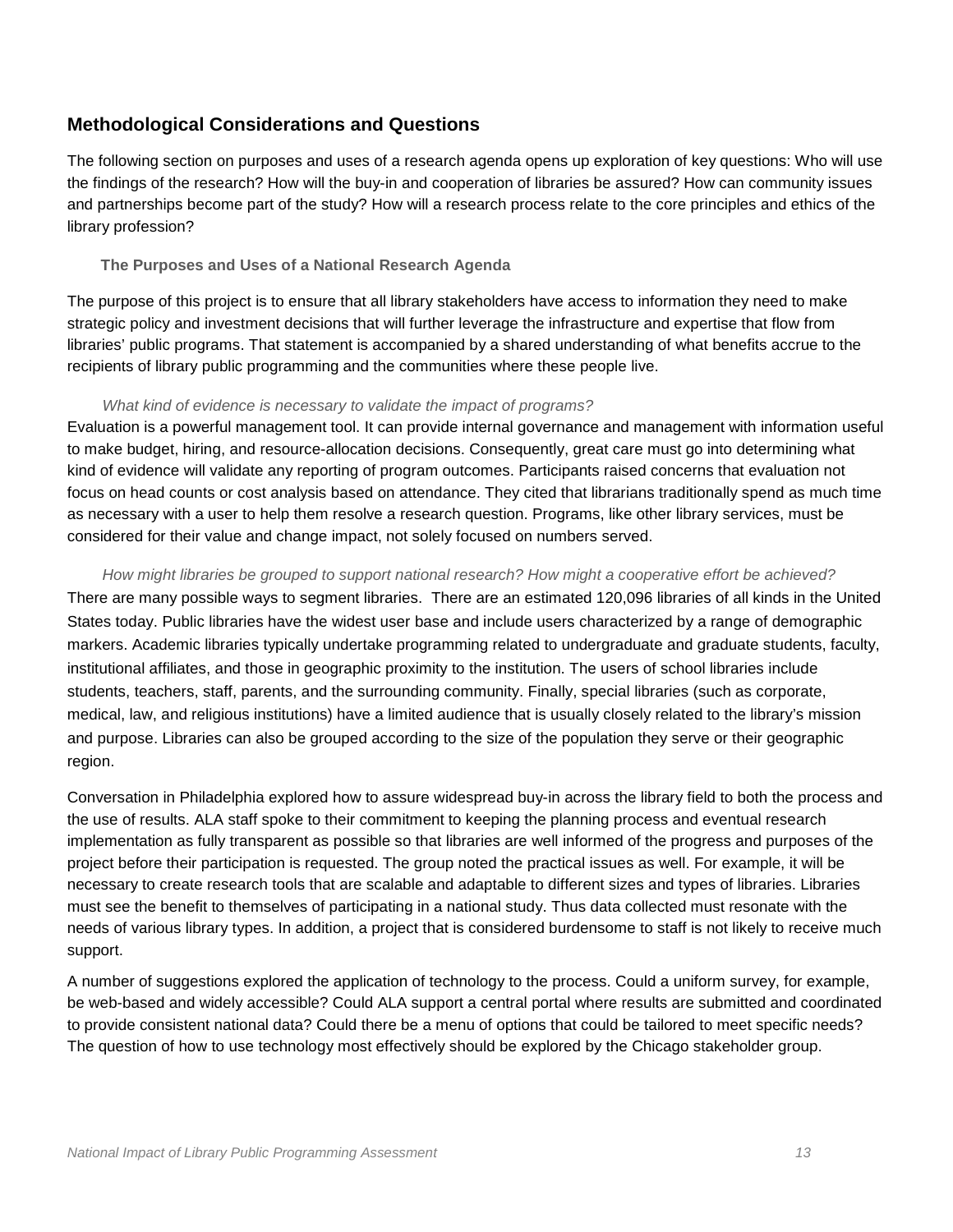#### How might libraries interface with their communities in addressing programming needs?

A core consideration that emerged at several points in the Philadelphia workshop focused on the library's relationship to its community. This issue took on several dimensions throughout the day. One important consideration was how the library identified and addressed community needs. One participant asked: To what extent can the library serve as the catalyst to emerging community issues and create a safe and supportive environment for them to surface and be discussed?

Another community-connected theme that emerged focused on how community collaboration added greater dimension to programming topics and results, bringing fresh voices to conversations and adding even more specificity to targeted audiences. Solid and shared programming further helps define the community as a desirable place to be, an environment where multiple voices are invited and listened to. By inviting critical discourse and promoting equity, libraries help create a concept of community that is welcoming and tolerant.

#### How might funders & policymakers use the data?

Are there discrepancies between what outside stakeholders and library staff may want to hear? Is there a tendency to distort or select data categories because of what funders want to hear? Some discussion in Philadelphia focused on using the research data to educate stakeholders on the most important values of library services. Others noted that collaboration with the community is valuable in aligning goals. This question is especially important in validating the role and position of the library in the community. How might libraries reposition themselves and become more visible to the whole of the community by using the positive outcomes of research?

#### How might research support best practices in library programming?

The research agenda will need to include methodology that captures components of best practices across a range of program types. Some discussion explored issues of who directed and owned programming, how programming decisions were made, and what competencies were regarded as essential for library programmers. The research framework will need to include ways to assess process and outcomes, as well as impacts.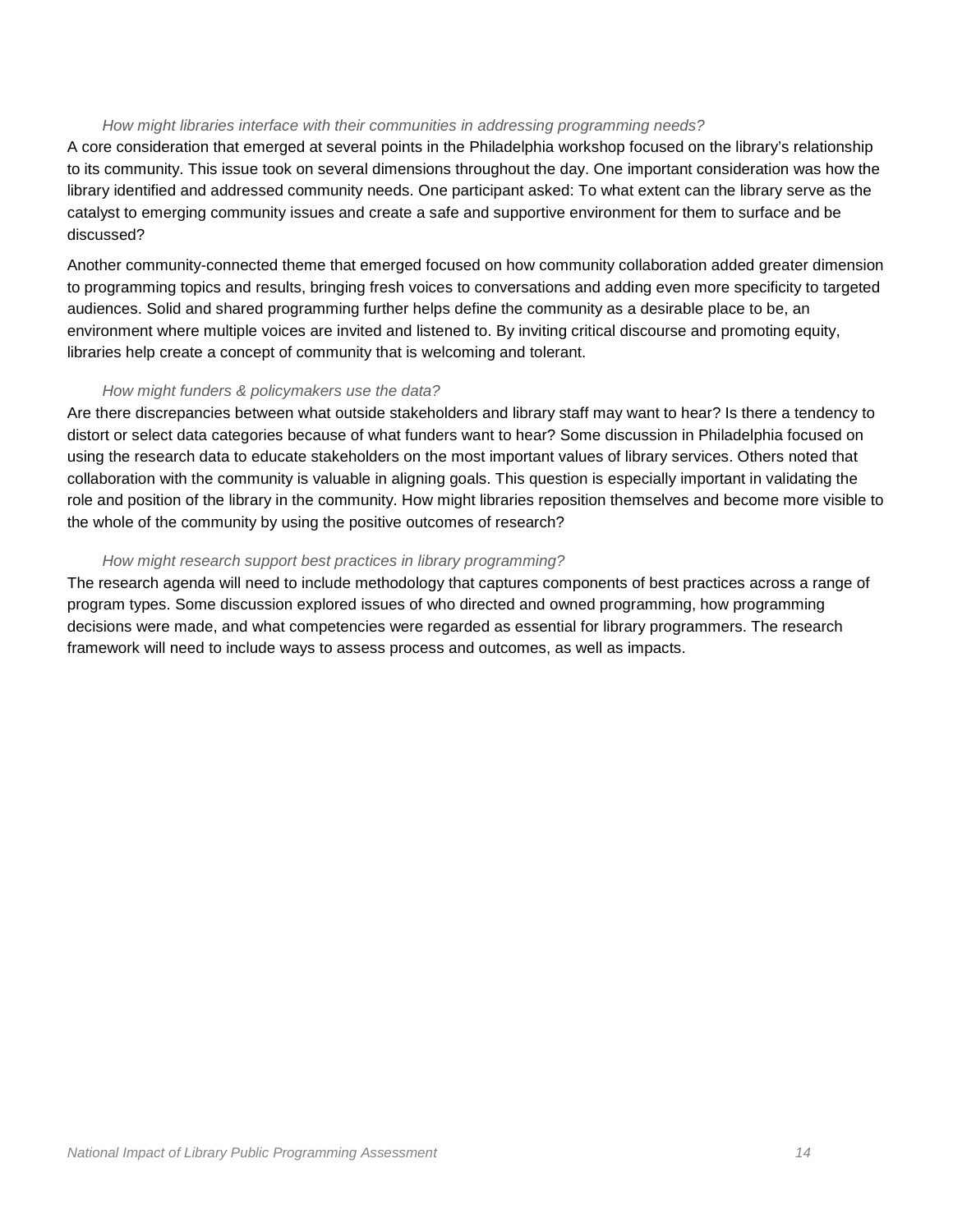#### **A Logic Model for NILPPA**

A logic model provides a framework that links public programming with its intended outcomes. Creating a logic model for public programming impact will provide the community with a way of visualizing various impacts that might accrue over the short term and how these impacts aggregate over the long term at a level of social import.

The W.K. Kellogg Foundation (2014), often cited for their Logic Model Development Guide, aligns the model with their core mission: "To help people help themselves through the practical application of knowledge and resources to improve their quality of life and that of future generations." The design of the logic model is based on the Kellogg Foundation's efforts to positively influence a large number of diverse social programs, creating a need for a widelyapplicable model.

Logic models are useful tools for organizing and describing the planning, implementation, and outcomes of programs so that each component can be evaluated and outcomes optimized. By identifying the underlying ideas of a library's programming, and connecting them to its outcomes, any given program can be assessed in a measurable way and subsequently modified. A logic model enables programming staff to think about and plan their programs in a way that promotes communication about objectives and necessitates close observation.

Using a logic model will provide a clear roadmap for programming staff, helping them track their own progress through a project, from the initial conception through to its conclusion. The process is divided into distinct stages that connect to the greater goals of the program. Using a logic model for programming enables learning from, and improving, multiple and specific aspects of the program, yet also serves to evaluate public programs on a comprehensive scale.

Ultimately, developing a logic model will allow ALA PPO to create clear metrics for assessing the value of public programming and help them better support libraries nationwide as new programs are created and implemented.

Figure 1 offers an overview of the constituent parts of a logic model that could be adapted and applied to an assessment of public programming. Workshop participants in Chicago will be encouraged to think about the respective parts of a useful model and how one could be used by ALA PPO to improve programming impacts for individuals, groups and society.



Figure 1: Example of Components of a Logic Model for Library Programs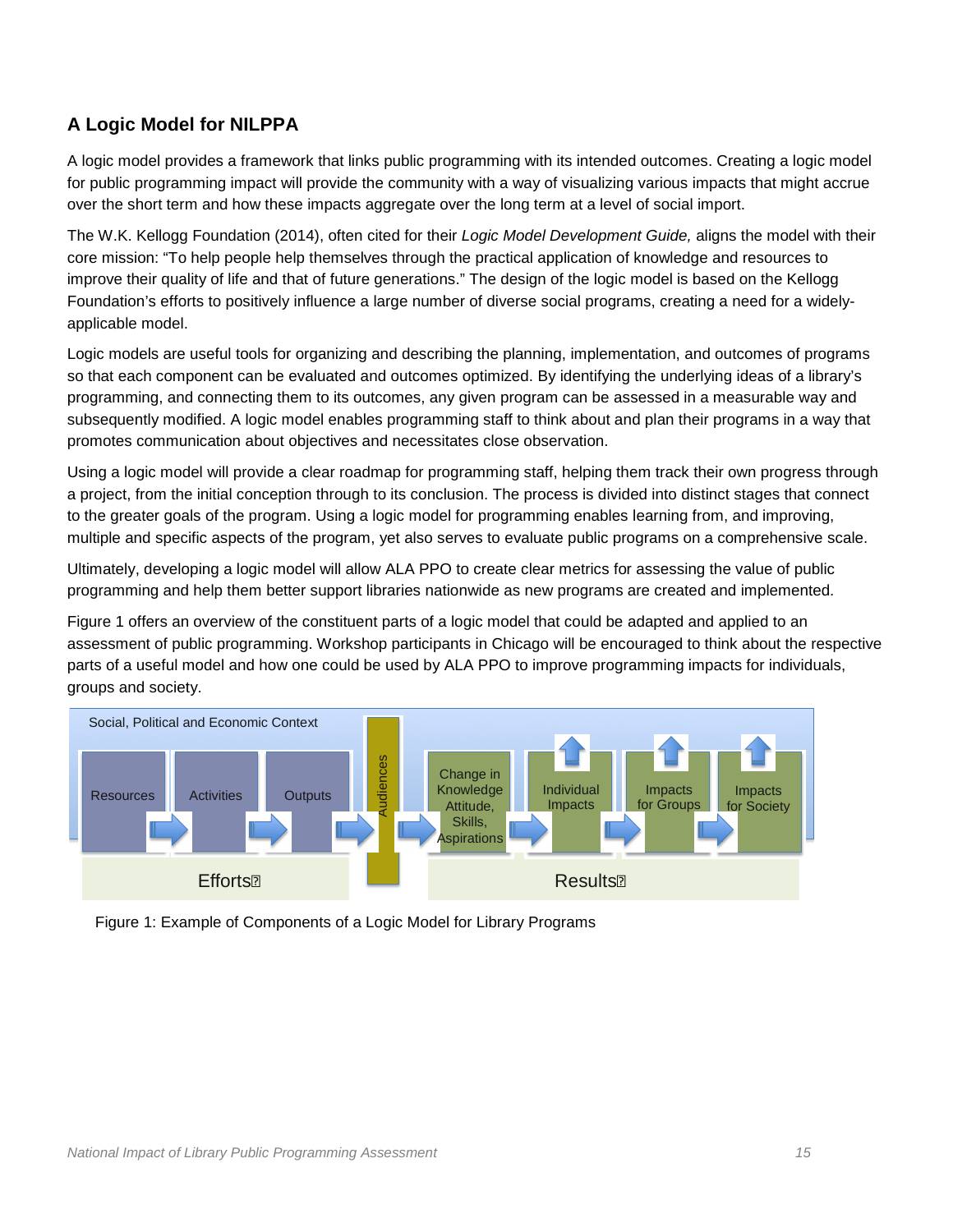#### **An Overview of Some Research Methods**

#### **Quantitative Methods**

Quantitative research methods rely on numerical data to calculate statistics and provide insight into a research topic, enabling researchers to empirically look at data and validate qualitative assumptions. Through an attempt to eliminate researcher bias, quantitative researchers strive to examine participants rather than interact with them (Creswell, 1994).

Traditionally, quantitative analysis of circulation records has helped libraries develop or optimize their collections. Quantitative methods can be applied to measure the performance of public programming by comparing time spent on planning and implementation with measurable outcomes, such as increase in circulation of relevant collections, positive user feedback, and other signs of "success." Furthermore, quantitative data can provide useful, easy-to-digest data for local, state, and national governments and funding agencies and provide a basis for establishing metrics for further inquiry. Quantitative methods may constitute a straightforward approach to data collection but lack a way of truly gauging the overall value of libraries in communities.

#### Questions to Consider

- What quantitative assessments are already in use at libraries?
- How can technology assist in shared quantitative data collection and/or aggregation to reduce the burden on library staff and benefit the field as a whole?

#### **Qualitative Methods**

Qualitative research prioritizes the meaning ascribed to social or human phenomena (Creswell, 2007). Qualitative methods use textual, non-numerical data to answer "how" and "why" research questions, capturing the views and opinions of dynamic participants. To collect qualitative data, researchers must interact with the research participants, a connection that can facilitate the discovery of new perspectives and reveal insight hidden to quantitative researchers (Creswell, 1994). Bryman (2004) contends that "the social world must be interpreted from the perspective of the people being studied, rather than as though those subjects were incapable of their own reflections" (p. 279). Rather than try to isolate and control variables, its goal is to understand multiple perspectives that permit complex analysis. It is an expansive rather than reductionist approach: "Researchers are bound not by tight cause-and-effect relationships among factors, but rather by identifying the complex interactions of factors in any situation" (Creswell, 2007, p. 39). Qualitative methods are frequently used to complement quantitative research methods, as each approach has strengths and weaknesses.

A library may find that their programming staff spend long hours planning new programs with low attendance. While quantitative research would indicate that such programming may not be a worthwhile pursuit, qualitative methods, such as a survey with open-ended question feedback, may reveal unexpected value for program attendees. Furthermore, qualitative analysis can make known nuanced thoughts and opinions about ways to modify or improve current programs, beyond merely indicating satisfaction or dissatisfaction with a given experience.

#### Questions to Consider

- What qualitative assessments are already being used by libraries? How could data collection procedures be more efficient?
- How can qualitative and quantitative approaches be effectively combined?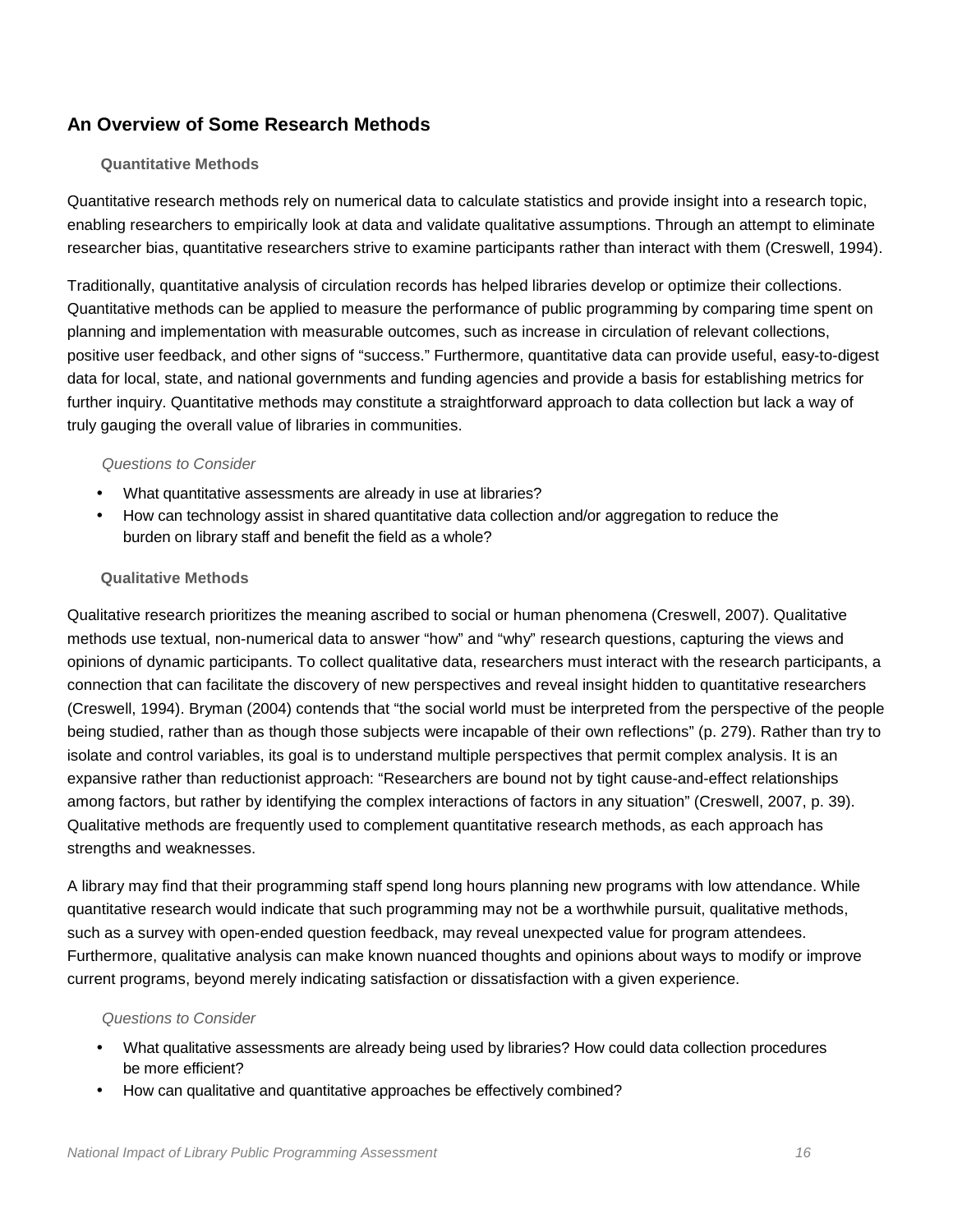#### **Constructivism**

In a constructivist approach to research, social phenomena are understood as examined, constructed, and implicitly interpreted, by the participants themselves (Bryman, 2004). It recognizes that social structures "shape the identities and interests of actors" (McCandless, 2007, p. 113). Constructivism is based upon the idea that learning involves constructing meaning according to one's experience and observations, then linking new information to prior knowledge.

As Creswell (2009) states, "Social Constructivists hold the assumption that individuals seek understanding of the world in which they live and work. Individuals develop subjective meanings of their experiences, meanings directed toward certain objects or things" (p. 234). Subjective meaning is "negotiated" by individuals through interaction with one another and with socio-cultural norms, rather than "imprinted" on them (Creswell, 2007).

#### Questions to Consider

• How might a constructivist approach become useful for engaging in research related to library programs?

#### **Case Study Research**

Yin's (2003) detailed handbook Case Study Research: Design and Methods promotes case study research as a comprehensive research strategy, calling it an "all-encompassing method" – one that includes design logic, data collection procedures and approaches to analyzing data (p. 14). Case studies can be exploratory, descriptive, or explanatory, allowing researchers a great deal of flexibility in the design process. Case study research is highly responsive to, and reflective of, contextual considerations, viewing data as embedded in a particular social context.

Using a case study approach may allow for discovery about the unique culture of individual libraries nationwide through designing a framework that could be applied at the level of each participating library. A general framework can be developed and then customized by each library to suit specific needs and parameters. Case studies are useful both as in-depth approaches to understanding a single phenomenon (or "case"), and as a useful tool for comparing/contrasting (in a multi-case study).

A case study approach addresses the issue of "grain" – data will be collected locally but then used to infer meaning at the state/regional/national level. The knowledge that results from understanding a specific case (successes and failures, what does and doesn't work) can then be applied to other cases as a way of determining what is generalizable across a larger cross-section of libraries or library systems.

#### Questions to Consider

- Can we consider how a suite of detailed case studies might be applied to different library types or strata in order to more fully elaborate how program experiences have impact in their communities at a sociological or political level?
- What information generated by a collection of case studies from across a diverse nation and its territories might be most valued by those planning programs? Most useful for the field as a whole?
- How could a national effort benefit by common reporting of critical case studies to support more generalizable questions about the future of library programs?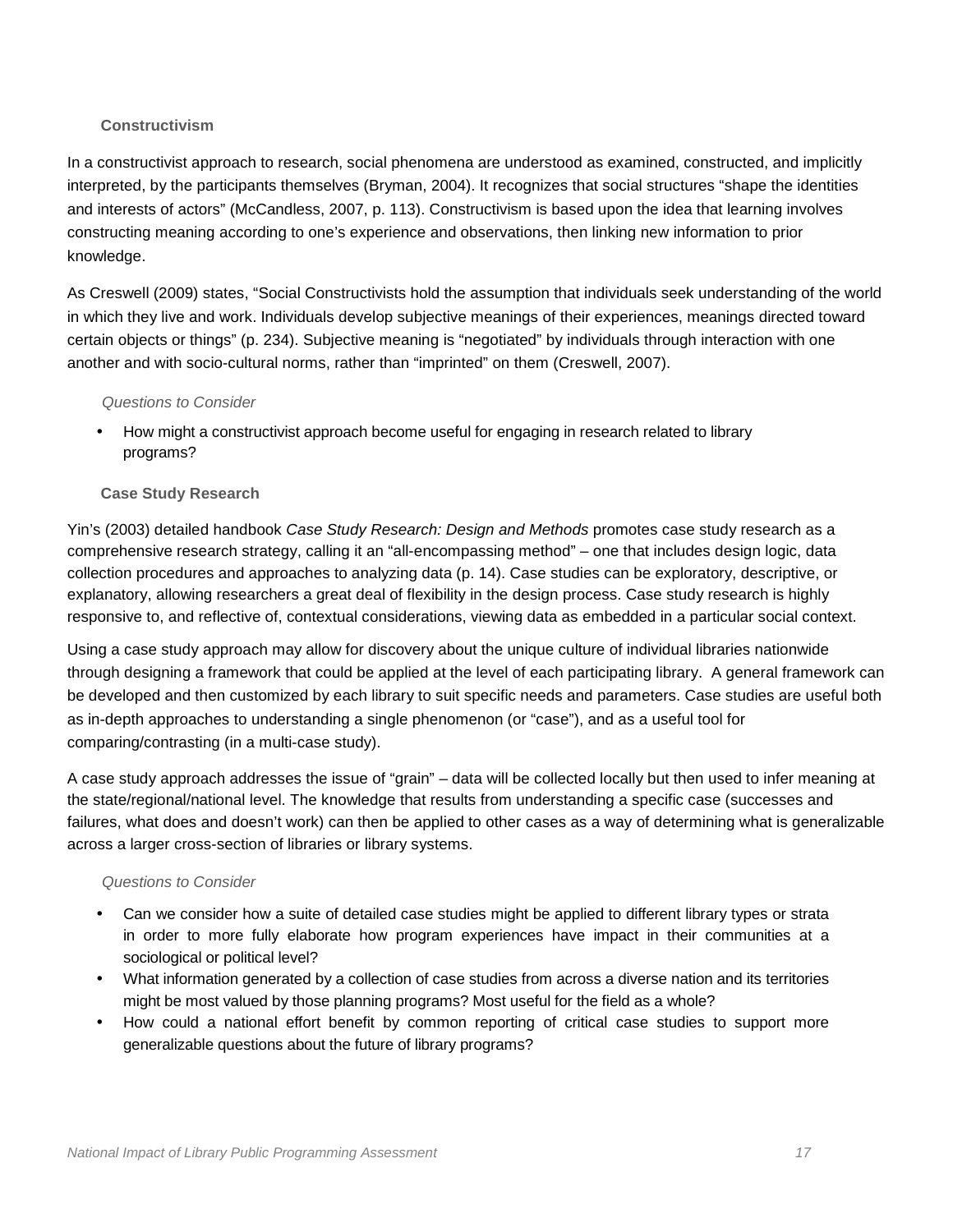#### **Ethnographic Research**

Ethnographic studies observe research participants in a natural setting or context and explore how those participants' thoughts and actions are influenced by their environment. Ethnographic researchers may be embedded within the same system as research participants. Ethnographic studies can raise awareness of repressive or counterproductive forces in environments. Using this process requires flexibility to adapt or change course as new findings emerge about the context of the research topic and participants (Creswell, 1994).

Ethnographic studies may be particularly useful in library communities characterized by changing or newly emerging demographics or library communities that serve marginalized populations. By understanding the context in which different communities use libraries, and how their environment affects levels of engagement, library services can be improved. While a comprehensive ethnographic study may be challenging to conduct on a national scale, this type of study can help libraries understand the various needs of diverse communities, and how to tailor their services according to those needs.

#### Questions to Consider

- Are there unique demographics or program foci that would benefit from elaborated exploration of the culture of program participation? For example, might studies of the cultures of clubs or sub-culture groups with hobbies and interests expand thinking about the future direction of library programs?
- How might focused studies in areas with unique cultural or sociological challenges help expand understanding of how programs engage with underserved or traditionally marginalized groups that libraries seek to support?

#### **Grounded Theory**

Grounded theory uses a bottom-up approach to research. It is an inductive rather than deductive approach, where theory is developed iteratively, rather than starting with a hypothesis and testing its validity. Grounded theory involves the collection of data in multiple stages, and then the development of a theory based on the comparison of data from different categories to arrive at a conclusion about the research topic (Creswell, 1994). This method allows emerging information about the research participants to guide the research process. One example of this method is described as narrative inquiry, an emphasis on exploring the "three-dimensional inquiry space" which encompasses the temporal, spatial, and personal-social aspects of the experience without preconception of impacts or outcomes before exploring the nature by which impacts might accrue (e.g., Clandinin & Connelly, 2000).

#### Questions to Consider

- Are there phenomena unique to the experience of library programming or participant experience that demonstrate lack of an explanatory theory for engagement or resistance?
- Might there be some positive or negative reports about user experiences that require unbiased exploration in order to challenge existing definitions or paradigms?

#### **Participatory Action Research**

Participatory action research generates learning by doing. It is a multi-step process that involves identifying a research topic, planning how to tackle it, implementing those plans, observing the results, reflecting upon or analyzing the results, and then repeating those steps in an iterative process. Participants form an 'adaptive' expertise on the topic of inquiry, continually improving the research process as new insights are discovered.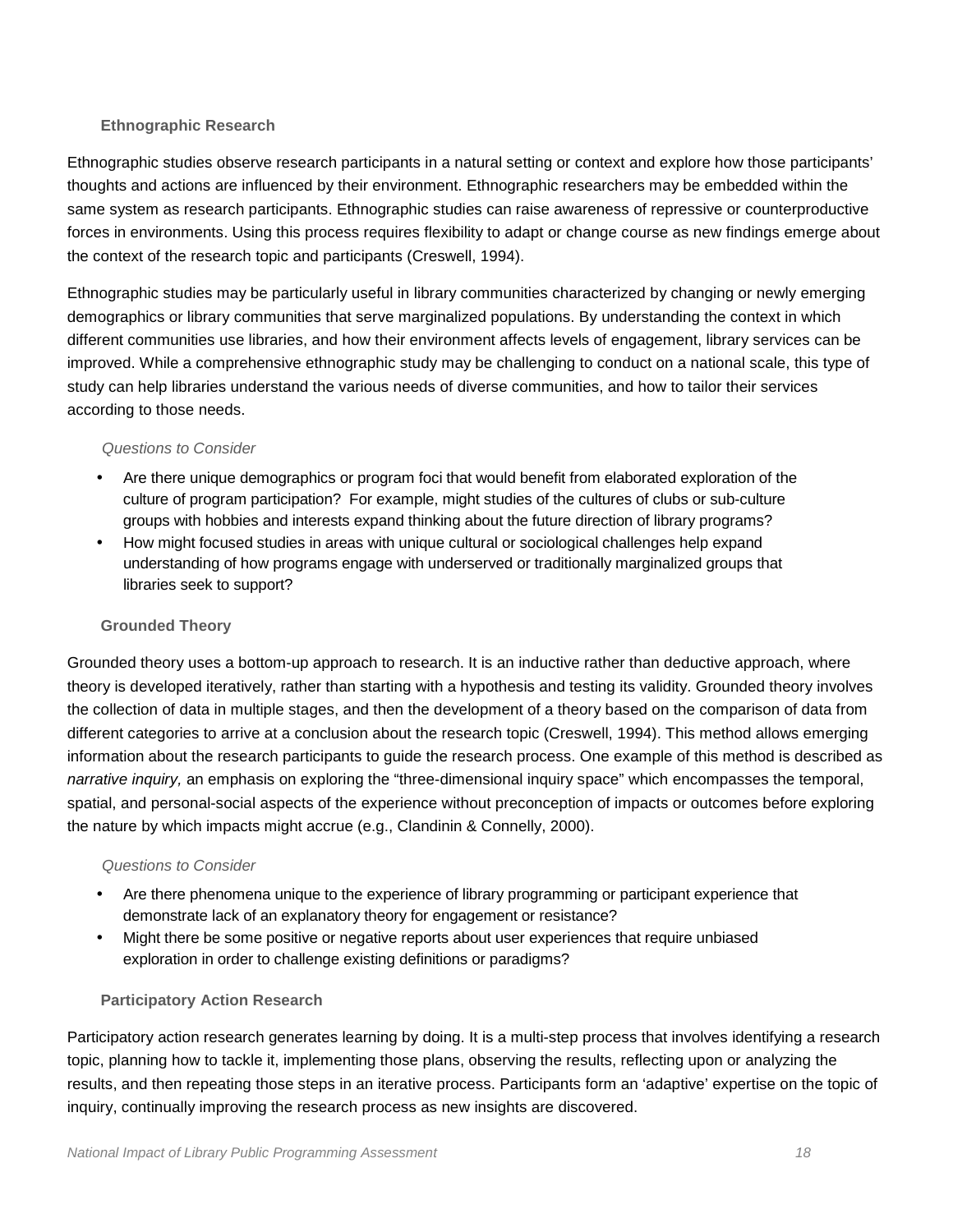Participatory action research can empower librarians to develop processes that best analyze their own operations and generate improvements that can be immediately implemented. The iterative process of participatory action research will help libraries continually improve their services through a process of engaged self-reflection and inquiry.

#### Questions to Consider

- What support and resources might librarians need to help them engage with local programming stakeholders in order to develop generalizable theory from their community priorities?
- What type of data might be useful to support programming librarians who seek to engage in a participatory action model of co-created programming goals, objectives, delivery and reflective review?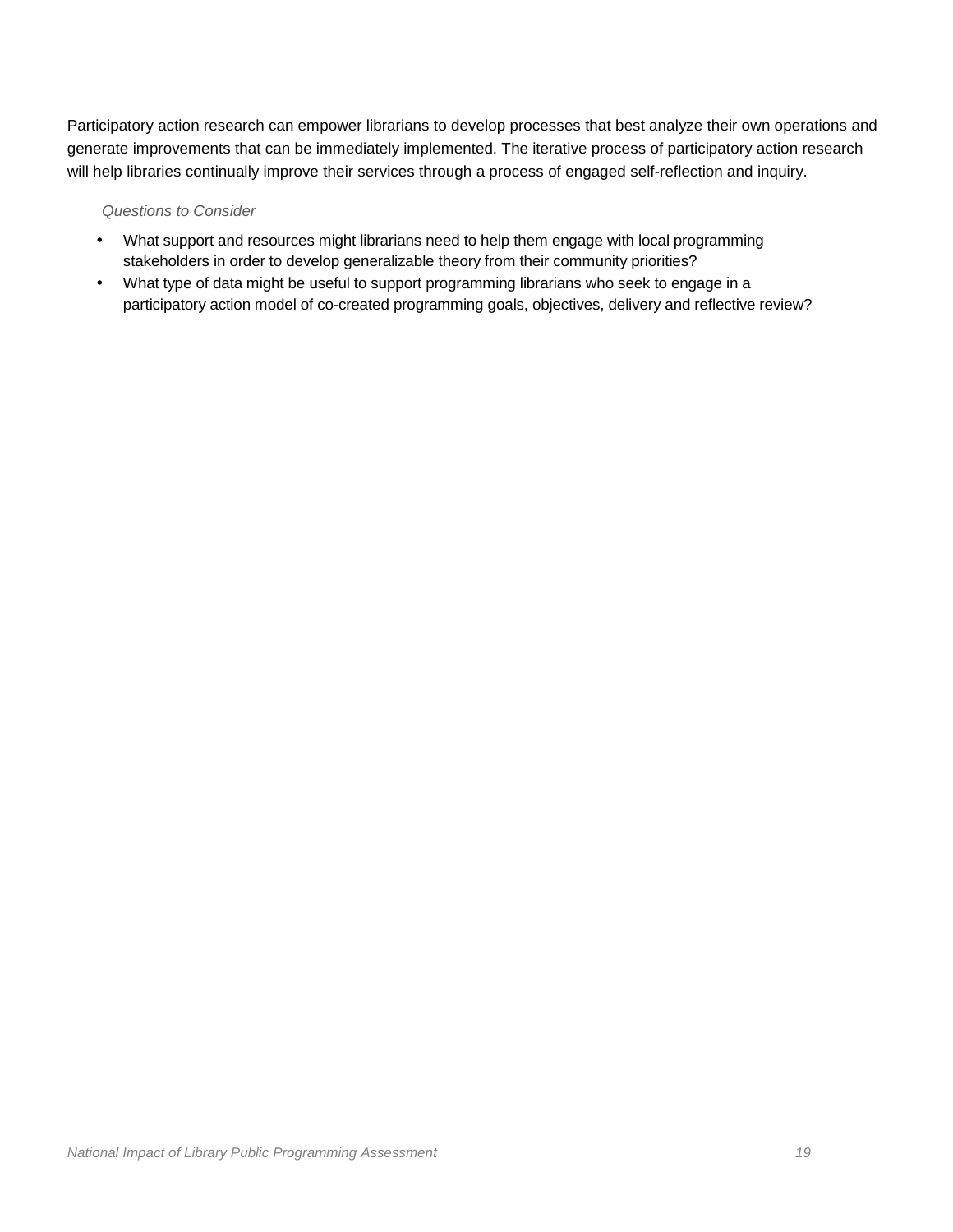## **Expected Deliverables for the Chicago Workshop**

By the end of the two-day stakeholder meeting in Chicago, we hope to :

- Establish common definitions for impact, articulating what impacts will matter to the library field at various levels (local, state and national);
- Identify priority areas for research that will most effectively help the field advance its professional practices;
- Identify priority areas for research that will most efficiently support libraries in their reporting of outcomes and impacts to funders and authorizing agencies;
- Establish principles that can most efficiently help to implement a national data collection and aggregation strategy;
- Identify possible strategies for engaging the nation's libraries and library professionals in the development of common datasets and reporting that can support the research agenda;
- Identify possible structures that can help libraries find common ground with their peers at different scales and organizational structures as they pursue understanding of collective impact; and
- Outline next steps for ALA PPO and stakeholders as they pursue development of a research agenda on behalf of the field.